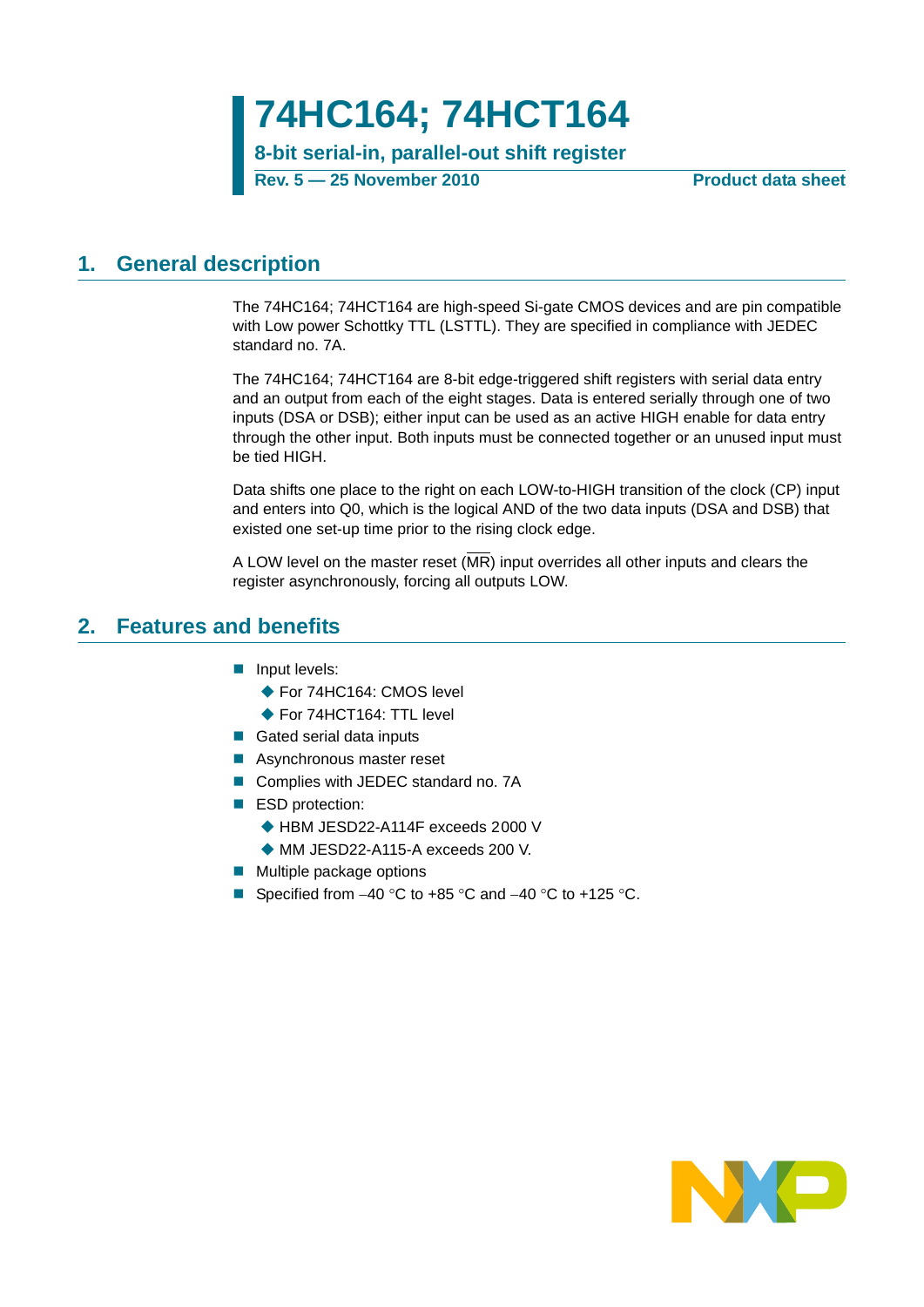**8-bit serial-in, parallel-out shift register**

## <span id="page-1-0"></span>**3. Ordering information**

| Table 1.    | <b>Ordering information</b> |                    |                                                                                       |                      |
|-------------|-----------------------------|--------------------|---------------------------------------------------------------------------------------|----------------------|
| Type number | Package                     |                    |                                                                                       |                      |
|             | Temperature range           | <b>Name</b>        | <b>Description</b>                                                                    | <b>Version</b>       |
| 74HC164N    | $-40$ °C to +125 °C         | DIP <sub>14</sub>  | plastic dual in-line package; 14 leads (300 mil)                                      | SOT27-1              |
| 74HCT164N   |                             |                    |                                                                                       |                      |
| 74HC164D    | $-40$ °C to +125 °C.        | SO <sub>14</sub>   | plastic small outline package; 14 leads; body width                                   | SOT <sub>108-1</sub> |
| 74HCT164D   |                             |                    | $3.9 \text{ mm}$                                                                      |                      |
| 74HC164DB   | $-40$ °C to +125 °C         | SSOP <sub>14</sub> | plastic shrink small outline package; 14 leads; body                                  | SOT337-1             |
| 74HCT164DB  |                             |                    | width 5.3 mm                                                                          |                      |
| 74HC164PW   | $-40$ °C to +125 °C         | TSSOP14            | plastic thin shrink small outline package; 14 leads;                                  | SOT402-1             |
| 74HCT164PW  |                             |                    | body width 4.4 mm                                                                     |                      |
| 74HC164BQ   | $-40$ °C to +125 °C         | DHVOFN14           | plastic dual in-line compatible thermal enhanced very                                 | SOT762-1             |
| 74HCT164BQ  |                             |                    | thin quad flat package; no leads; 14 terminals;<br>body $2.5 \times 3 \times 0.85$ mm |                      |

## <span id="page-1-1"></span>**4. Functional diagram**



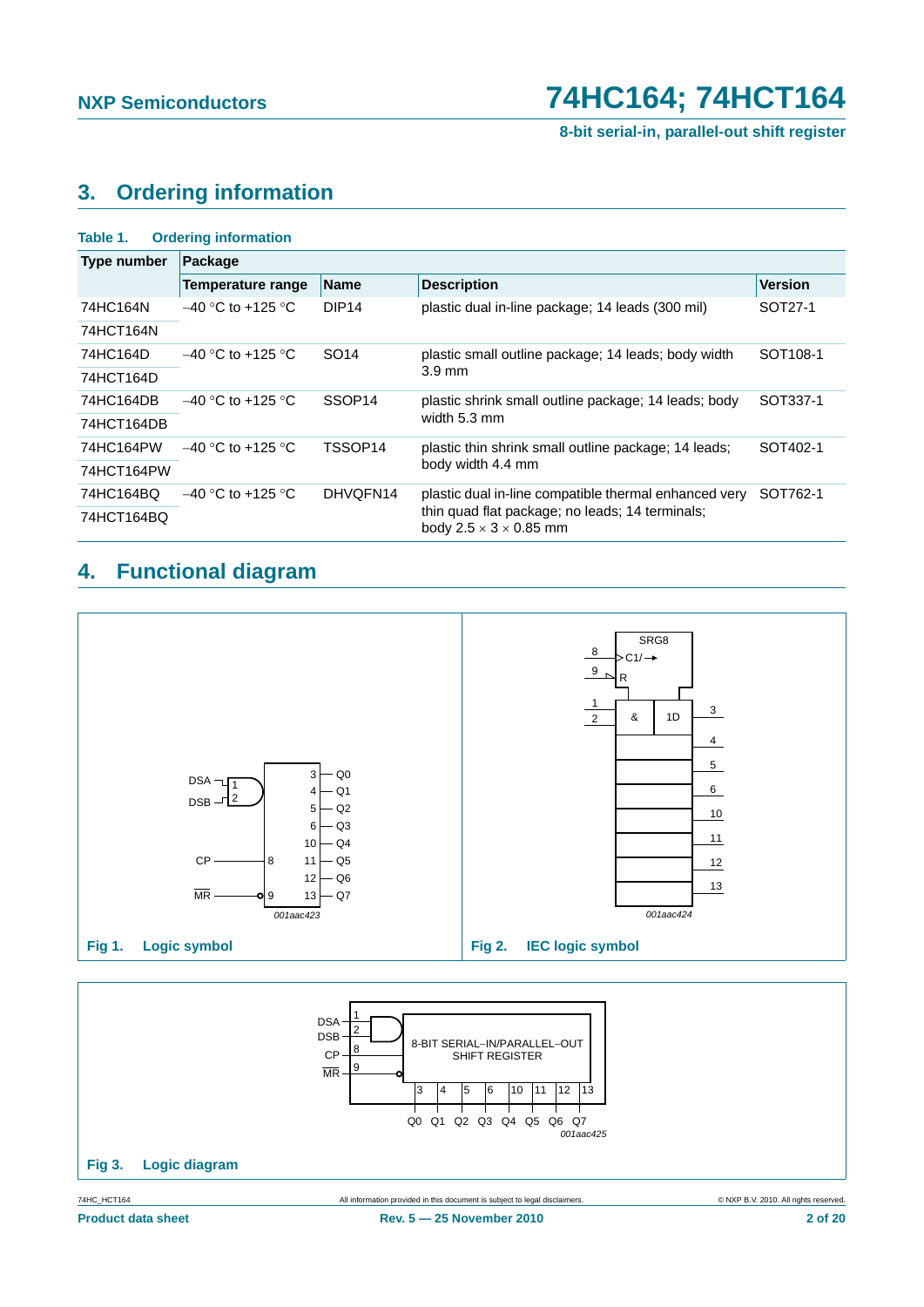**8-bit serial-in, parallel-out shift register**



## <span id="page-2-2"></span>**5. Pinning information**

<span id="page-2-3"></span>

## <span id="page-2-1"></span><span id="page-2-0"></span>**5.1 Pinning**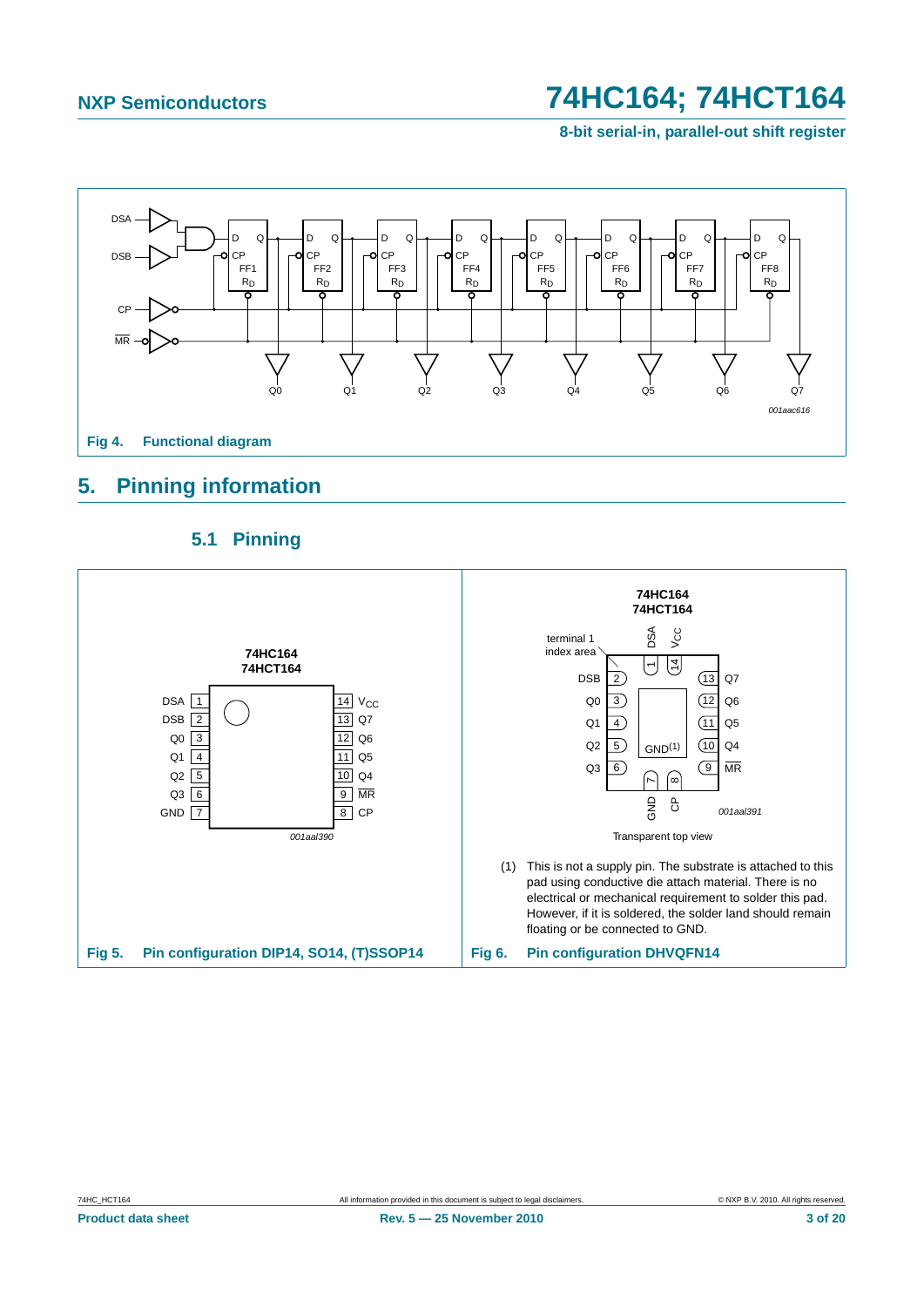**8-bit serial-in, parallel-out shift register**

## **5.2 Pin description**

<span id="page-3-1"></span>

| Table 2.                 | <b>Pin description</b>     |                                           |
|--------------------------|----------------------------|-------------------------------------------|
| <b>Symbol</b>            | <b>Pin</b>                 | <b>Description</b>                        |
| <b>DSA</b>               |                            | data input                                |
| <b>DSB</b>               | $\mathcal{P}$              | data input                                |
| Q0 to Q7                 | 3, 4, 5, 6, 10, 11, 12, 13 | output                                    |
| <b>GND</b>               |                            | ground $(0 V)$                            |
| <b>CP</b>                | 8                          | clock input (LOW-to-HIGH, edge-triggered) |
| $\overline{\mathsf{MR}}$ | 9                          | master reset input (active LOW)           |
| $V_{\rm CC}$             | 14                         | positive supply voltage                   |

## <span id="page-3-2"></span>**6. Functional description**

### Table 3. Function table<sup>[1]</sup>

| <b>Operating</b> | Input     |    | Output     |            |                 |                  |
|------------------|-----------|----|------------|------------|-----------------|------------------|
| modes            | <b>MR</b> | CP | <b>DSA</b> | <b>DSB</b> | $\overline{Q}0$ | $\vert$ Q1 to Q7 |
| Reset (clear)    | ட         | Х  | X          | Χ          |                 | $L$ to $L$       |
| Shift            | Н         |    |            |            |                 | q0 to q6         |
|                  | н         | ^  |            | h          |                 | q0 to q6         |
|                  | н         | ^  | h          |            |                 | q0 to q6         |
|                  | Н         | ᄉ  | h.         | h          | Н               | q0 to q6         |

<span id="page-3-0"></span> $[1]$  H = HIGH voltage level

h = HIGH voltage level one set-up time prior to the LOW-to-HIGH clock transition

L = LOW voltage level

I = LOW voltage level one set-up time prior to the LOW-to-HIGH clock transition

q = lower case letters indicate the state of the referenced input one set-up time prior to the LOW-to-HIGH clock transition

 $\hat{\uparrow}$  = LOW-to-HIGH clock transition

## <span id="page-3-3"></span>**7. Limiting values**

### **Table 4. Limiting values**

*In accordance with the Absolute Maximum Rating System (IEC 60134). Voltages are referenced to GND (ground = 0 V).*

| <b>Symbol</b>    | <b>Parameter</b>        | <b>Conditions</b>                                               | Min           | <b>Max</b> | Unit |
|------------------|-------------------------|-----------------------------------------------------------------|---------------|------------|------|
| $V_{\rm CC}$     | supply voltage          |                                                                 | $-0.5$        | $+7$       | V    |
| $I_{IK}$         | input clamping current  | $V_1$ < -0.5 V or $V_1$ > $V_{CC}$ + 0.5 V                      | $\boxed{1}$ - | $+20$      | mA   |
| $I_{OK}$         | output clamping current | $V_{\Omega}$ < -0.5 V or $V_{\Omega}$ > V <sub>CC</sub> + 0.5 V | $[1]$ $-$     | ±20        | mA   |
| $I_{\rm O}$      | output current          | $-0.5 V < VO < VCC + 0.5 V$                                     | ٠             | ±25        | mA   |
| $I_{\rm CC}$     | supply current          |                                                                 | ٠             | 50         | mA   |
| $I_{GND}$        | ground current          |                                                                 | $-50$         | ٠          | mA   |
| $T_{\text{stg}}$ | storage temperature     |                                                                 | $-65$         | $+150$     | ℃    |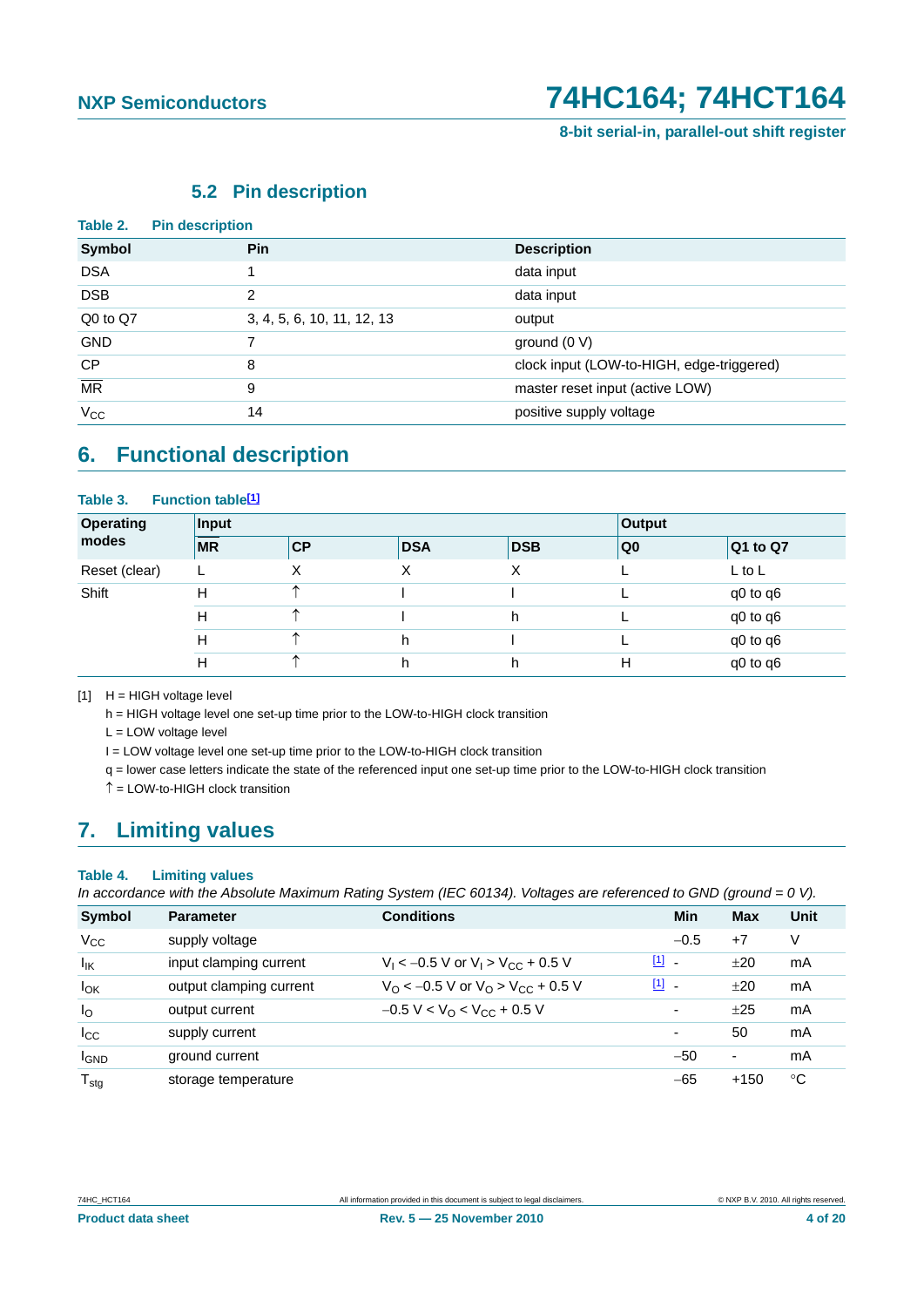### **8-bit serial-in, parallel-out shift register**

## $P_{\text{tot}}$  total power dissipation  $\boxed{2}$ DIP14 package model with the contract of the contract of the contract of the contract of the contract of the contract of the contract of the contract of the contract of the contract of the contract of the contract of the c SO14, (T)SSOP14 and DHVQFN14 packages - 500 mW **Symbol Parameter Conditions Min Max Unit**

**Table 4. Limiting values** *…continued*

*In accordance with the Absolute Maximum Rating System (IEC 60134). Voltages are referenced to GND (ground = 0 V).*

<span id="page-4-0"></span>[1] The input and output voltage ratings may be exceeded if the input and output current ratings are observed.

<span id="page-4-1"></span>[2] For DIP14 package:  $P_{tot}$  derates linearly with 12 mW/K above 70 °C.

For SO14 package:  $P_{tot}$  derates linearly with 8 mW/K above 70 °C.

For (T)SSOP14 packages:  $P_{tot}$  derates linearly with 5.5 mW/K above 60 °C.

For DHVQFN14 packages:  $P_{tot}$  derates linearly with 4.5 mW/K above 60 °C.

## <span id="page-4-2"></span>**8. Recommended operating conditions**

### **Table 5. Recommended operating conditions**

### *Voltages are referenced to GND (ground = 0 V)*

|                     | <b>Conditions</b><br>Symbol Parameter |                      |                          | 74HC164    |              |             | 74HCT164       |                          |             |  |
|---------------------|---------------------------------------|----------------------|--------------------------|------------|--------------|-------------|----------------|--------------------------|-------------|--|
|                     |                                       |                      | Min                      | <b>Typ</b> | <b>Max</b>   | <b>Min</b>  | <b>Typ</b>     | <b>Max</b>               |             |  |
| $V_{CC}$            | supply voltage                        |                      | 2.0                      | 5.0        | 6.0          | 4.5         | 5.0            | 5.5                      | V           |  |
| $V_{1}$             | input voltage                         |                      | 0                        | -          | $V_{CC}$     | $\mathbf 0$ | $\blacksquare$ | $V_{\rm CC}$             | $\vee$      |  |
| $V_{\rm O}$         | output voltage                        |                      | 0                        | -          | $V_{\rm CC}$ | 0           | ۰              | $V_{\rm CC}$             | V           |  |
| $T_{amb}$           | ambient temperature                   |                      | $-40$                    | $+25$      | $+125$       | $-40$       | $+25$          | $+125$                   | $^{\circ}C$ |  |
| $\Delta t/\Delta V$ | input transition rise and fall rate   | $V_{\rm CC}$ = 2.0 V | $\overline{\phantom{a}}$ | ٠          | 625          | ۰           | ٠              | ٠                        | ns/V        |  |
|                     |                                       | $V_{\rm CC}$ = 4.5 V | ٠                        | 1.67       | 139          | ٠           | 1.67           | 139                      | ns/V        |  |
|                     |                                       | $V_{\rm CC} = 6.0 V$ | ٠                        | ٠          | 83           | ۰           | ۰              | $\overline{\phantom{a}}$ | ns/V        |  |

## <span id="page-4-3"></span>**9. Static characteristics**

### **Table 6. Static characteristics**

*At recommended operating conditions; voltages are referenced to GND (ground = 0 V).*

| <b>Symbol Parameter</b> |                   | <b>Conditions</b>            | $25^{\circ}$ C |            |                | $-40$ °C to +85 °C |                          | <b>I–40 °C to +125 °C ∣Unit</b> |                |     |
|-------------------------|-------------------|------------------------------|----------------|------------|----------------|--------------------|--------------------------|---------------------------------|----------------|-----|
|                         |                   |                              | <b>Min</b>     | <b>Typ</b> | <b>Max</b>     | <b>Min</b>         | <b>Max</b>               | <b>Min</b>                      | <b>Max</b>     |     |
| <b>74HC164</b>          |                   |                              |                |            |                |                    |                          |                                 |                |     |
| V <sub>IH</sub>         | <b>HIGH-level</b> | $V_{\rm CC} = 2.0 V$         | 1.5            | 1.2        | $\blacksquare$ | 1.5                | $\overline{\phantom{a}}$ | 1.5                             | $\blacksquare$ | V   |
| input voltage           | $V_{CC}$ = 4.5 V  | 3.15                         | 2.4            | $\sim$     | 3.15           | ۰                  | 3.15                     | $\blacksquare$                  | V              |     |
|                         |                   | $V_{\rm CC} = 6.0 \text{ V}$ | 4.2            | 3.2        | $\blacksquare$ | 4.2                | $\overline{\phantom{a}}$ | 4.2                             | $\blacksquare$ | V   |
| $V_{IL}$                | LOW-level         | $V_{\rm CC}$ = 2.0 V         | ۰.             | 0.8        | 0.5            | ٠                  | 0.5                      | ٠                               | 0.5            | V   |
|                         | input voltage     | $V_{CC} = 4.5 V$             |                | 2.1        | 1.35           | ٠                  | 1.35                     | ٠                               | 1.35           | - V |
|                         |                   | $V_{\rm CC} = 6.0 V$         | ٠              | 2.8        | 1.8            | ۰                  | 1.8                      | ۰                               | 1.8            | V   |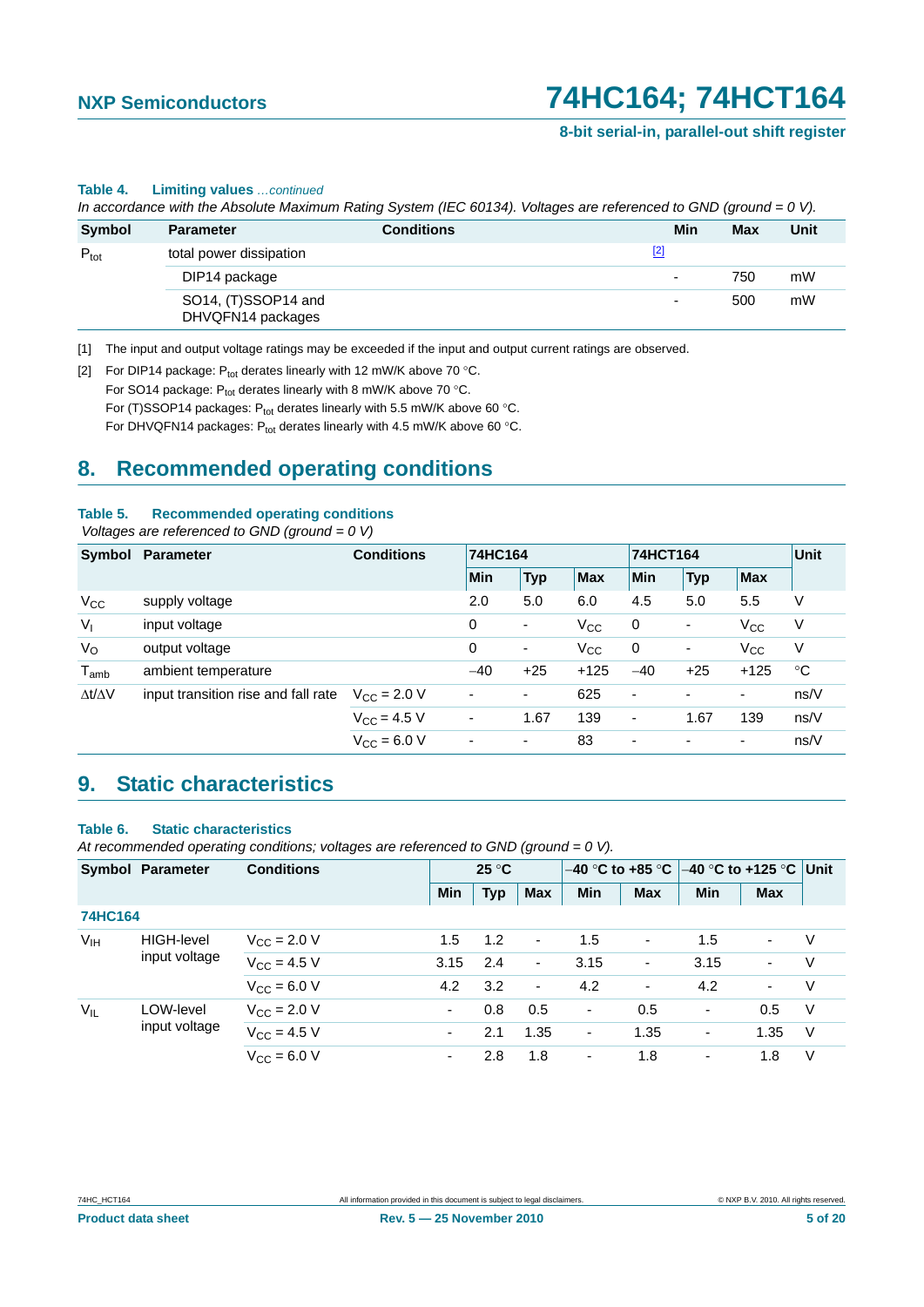**8-bit serial-in, parallel-out shift register**

|                 | Symbol Parameter                   | <b>Conditions</b>                                                                                                              |                          | 25 °C                    |                          |                          | –40 °C to +85 °C             |                          | –40 °C to +125 °C ∣Unit      |             |
|-----------------|------------------------------------|--------------------------------------------------------------------------------------------------------------------------------|--------------------------|--------------------------|--------------------------|--------------------------|------------------------------|--------------------------|------------------------------|-------------|
|                 |                                    |                                                                                                                                | Min                      | <b>Typ</b>               | Max                      | Min                      | Max                          | Min                      | Max                          |             |
| $V_{OH}$        | <b>HIGH-level</b>                  | $V_I = V_{IH}$ or $V_{IL}$                                                                                                     |                          |                          |                          |                          |                              |                          |                              |             |
|                 | output voltage                     | $I_{\text{O}} = -20 \mu\text{A}$ ; $V_{\text{CC}} = 2.0 \text{ V}$                                                             | 1.9                      | 2.0                      | $\overline{\phantom{a}}$ | 1.9                      | $\qquad \qquad \blacksquare$ | 1.9                      | $\overline{\phantom{a}}$     | V           |
|                 |                                    | $I_{\text{O}} = -20 \mu\text{A}$ ; $V_{\text{CC}} = 4.5 \text{ V}$                                                             | 4.4                      | 4.5                      | $\overline{\phantom{a}}$ | 4.4                      |                              | 4.4                      |                              | V           |
|                 |                                    | $I_{\text{O}} = -20 \mu\text{A}$ ; $V_{\text{CC}} = 6.0 \text{ V}$                                                             | 5.9                      | 6.0                      | $\overline{\phantom{a}}$ | 5.9                      | $\qquad \qquad \blacksquare$ | 5.9                      | $\overline{\phantom{a}}$     | V           |
|                 |                                    | $I_{\text{O}} = -4.0 \text{ mA}$ ; $V_{\text{CC}} = 4.5 \text{ V}$                                                             | 3.98                     | 4.32                     | $\overline{\phantom{a}}$ | 3.84                     | $\qquad \qquad \blacksquare$ | 3.7                      |                              | V           |
|                 |                                    | $I_{\Omega} = -5.2$ mA; $V_{\text{CC}} = 6.0$ V                                                                                | 5.48                     | 5.81                     | $\blacksquare$           | 5.34                     | $\qquad \qquad \blacksquare$ | 5.2                      | $\qquad \qquad \blacksquare$ | $\sf V$     |
| $\rm V_{OL}$    | LOW-level                          | $V_I = V_{IH}$ or $V_{IL}$                                                                                                     |                          |                          |                          |                          |                              |                          |                              |             |
|                 | output voltage                     | $I_{\text{O}}$ = 20 µA; $V_{\text{CC}}$ = 2.0 V                                                                                | $\blacksquare$           | 0                        | 0.1                      | $\overline{\phantom{a}}$ | 0.1                          | $\overline{\phantom{a}}$ | 0.1                          | V           |
|                 |                                    | $I_{\text{O}}$ = 20 µA; $V_{\text{CC}}$ = 4.5 V                                                                                | $\overline{\phantom{0}}$ | $\mathbf 0$              | 0.1                      | $\overline{\phantom{0}}$ | 0.1                          | $\overline{\phantom{a}}$ | 0.1                          | V           |
|                 |                                    | $I_{\text{O}}$ = 20 µA; $V_{\text{CC}}$ = 6.0 V                                                                                | $\blacksquare$           | $\mathbf 0$              | 0.1                      | $\overline{\phantom{a}}$ | 0.1                          | $\overline{\phantom{a}}$ | 0.1                          | V           |
|                 |                                    | $I_{\text{O}}$ = 4.0 mA; $V_{\text{CC}}$ = 4.5 V                                                                               | $\frac{1}{2}$            | 0.15                     | 0.26                     |                          | 0.33                         | $\overline{\phantom{a}}$ | 0.4                          | V           |
|                 |                                    | $IO$ = 5.2 mA; $VCC$ = 6.0 V                                                                                                   | $\blacksquare$           | 0.16                     | 0.26                     | $\overline{\phantom{0}}$ | 0.33                         | $\overline{\phantom{a}}$ | 0.4                          | V           |
| $I_1$           | input leakage<br>current           | $V_1 = V_{CC}$ or GND;<br>$V_{\text{CC}} = 6.0 V$                                                                              |                          |                          | ±0.1                     |                          | ±1                           |                          | ±1                           | $\mu$ A     |
| $I_{\rm CC}$    | supply current                     | $V_1 = V_{CC}$ or GND; $I_Q = 0$ A;<br>$V_{CC} = 6.0 V$                                                                        |                          | $\overline{\phantom{a}}$ | 8.0                      | $\overline{\phantom{a}}$ | 80                           | $\blacksquare$           | 160                          | $\mu$ A     |
| C <sub>1</sub>  | input<br>capacitance               |                                                                                                                                | ÷,                       | 3.5                      | $\blacksquare$           |                          | $\overline{a}$               | ÷,                       | $\blacksquare$               | pF          |
| 74HCT164        |                                    |                                                                                                                                |                          |                          |                          |                          |                              |                          |                              |             |
| $V_{IH}$        | <b>HIGH-level</b><br>input voltage | $V_{CC}$ = 4.5 V to 5.5 V                                                                                                      | 2.0                      | 1.6                      | $\overline{\phantom{a}}$ | 2.0                      | -                            | 2.0                      |                              | V           |
| $V_{IL}$        | LOW-level<br>input voltage         | $V_{CC}$ = 4.5 V to 5.5 V                                                                                                      | $\overline{\phantom{0}}$ | 1.2                      | 0.8                      |                          | 0.8                          |                          | 0.8                          | $\mathsf V$ |
| V <sub>OH</sub> | HIGH-level                         | $V_1 = V_{1H}$ or $V_{1L}$ ; $V_{CC} = 4.5$ V                                                                                  |                          |                          |                          |                          |                              |                          |                              |             |
|                 | output voltage                     | $I_{\rm O} = -20 \mu A$                                                                                                        | 4.4                      | 4.5                      | $\blacksquare$           | 4.4                      | ä,                           | 4.4                      |                              | V           |
|                 |                                    | $I_{\text{O}} = -4.0 \text{ mA}$                                                                                               | 3.98                     | 4.32                     | $\blacksquare$           | 3.84                     | $\qquad \qquad \blacksquare$ | 3.7                      |                              | V           |
| $\rm V_{OL}$    | LOW-level                          | $V_I = V_{IH}$ or $V_{IL}$ ; $V_{CC} = 4.5$ V                                                                                  |                          |                          |                          |                          |                              |                          |                              |             |
|                 | output voltage                     | $I_{\text{O}}$ = 20 µA; $V_{\text{CC}}$ = 4.5 V                                                                                |                          | $\pmb{0}$                | 0.1                      | $\overline{\phantom{a}}$ | 0.1                          | $\blacksquare$           | 0.1                          | V           |
|                 |                                    | $IO$ = 5.2 mA; $VCC$ = 6.0 V                                                                                                   |                          | 0.15                     | 0.26                     |                          | 0.33                         |                          | 0.4                          | V           |
| $I_1$           | input leakage<br>current           | $V_1 = V_{CC}$ or GND;<br>$V_{CC} = 6.0 V$                                                                                     |                          | $\blacksquare$           | ±0.1                     |                          | ±1                           |                          | ±1                           | $\mu$ A     |
| $I_{\rm CC}$    | supply current                     | $V_1 = V_{CC}$ or GND; $I_0 = 0$ A;<br>$V_{CC} = 6.0 V$                                                                        |                          | $\overline{\phantom{a}}$ | $\bf 8$                  |                          | 80                           | $\overline{\phantom{a}}$ | 160                          | $\mu$ A     |
| $\Delta I_{CC}$ | additional<br>supply current       | per input pin;<br>$V_1 = V_{CC} - 2.1$ V; $I_0 = 0$ A;<br>other inputs at V <sub>CC</sub> or GND;<br>$V_{CC}$ = 4.5 V to 5.5 V |                          | 100                      | 360                      |                          | 450                          |                          | 490                          | $\mu$ A     |
| C <sub>1</sub>  | input<br>capacitance               |                                                                                                                                |                          | 3.5                      |                          |                          |                              |                          |                              | pF          |

### **Table 6. Static characteristics** *…continued*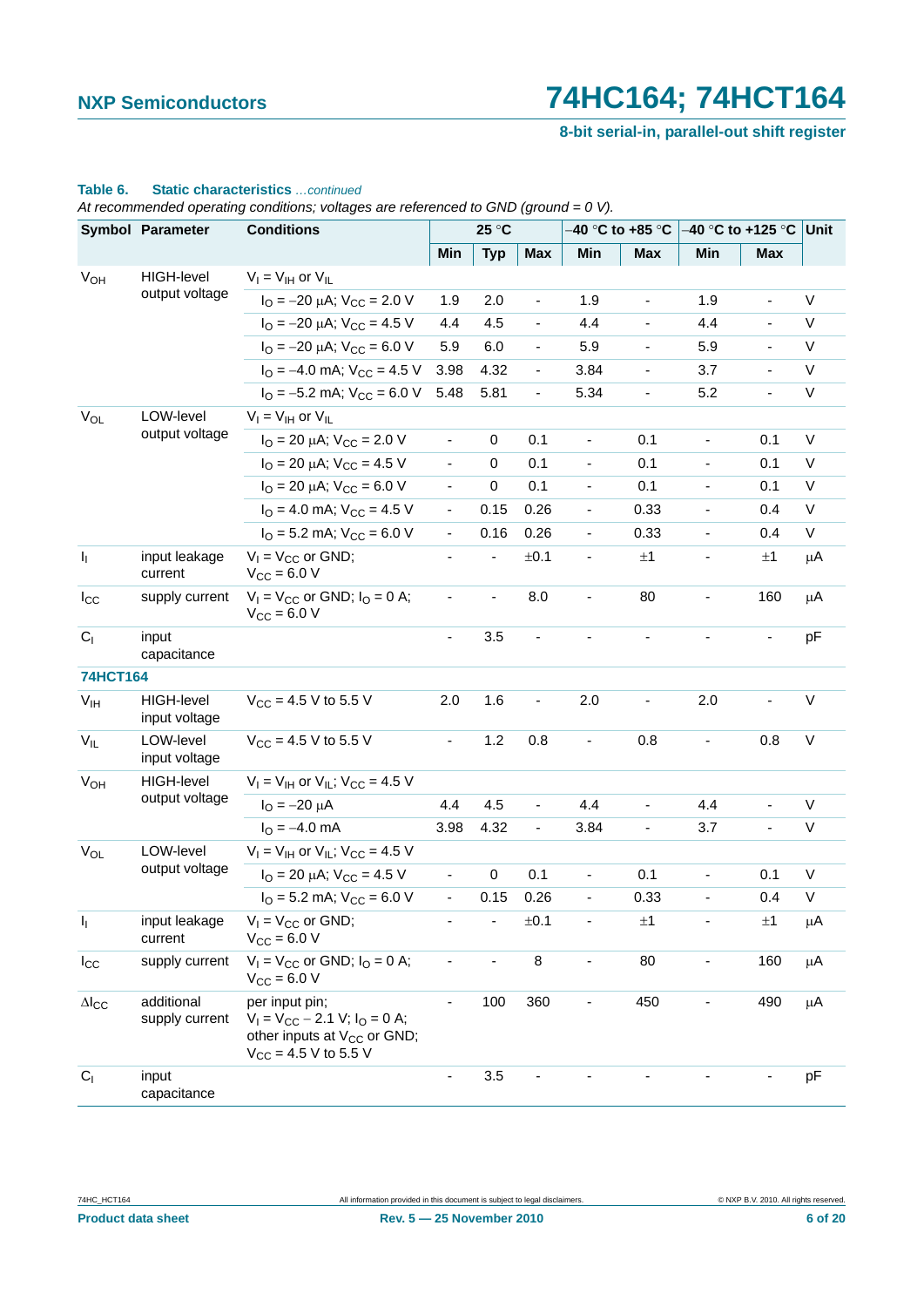**8-bit serial-in, parallel-out shift register**

## <span id="page-6-0"></span>**10. Dynamic characteristics**

### **Table 7. Dynamic characteristics**

 $GND = 0$  V;  $t_r = t_f = 6$  ns;  $C_L = 50$  pF; test circuit see [Figure 10;](#page-10-0) unless otherwise specified

| Symbol           | Parameter          | <b>Conditions</b>                                                          |                          | 25 °C          |                              |                              | -40 °C to +85 °C             | $-40$ °C to +125 °C          |                                       | Unit |
|------------------|--------------------|----------------------------------------------------------------------------|--------------------------|----------------|------------------------------|------------------------------|------------------------------|------------------------------|---------------------------------------|------|
|                  |                    |                                                                            | Min                      | <b>Typ</b>     | <b>Max</b>                   | Min                          | <b>Max</b>                   | Min                          | <b>Max</b>                            |      |
| 74HC164          |                    |                                                                            |                          |                |                              |                              |                              |                              |                                       |      |
| $t_{\text{pd}}$  | propagation        | $\boxed{1}$<br>CP to Qn; see Figure 7                                      |                          |                |                              |                              |                              |                              |                                       |      |
|                  | delay              | $V_{CC} = 2.0 V$                                                           | $\overline{\phantom{0}}$ | 41             | 170                          | $\overline{\phantom{a}}$     | 215                          | $\overline{\phantom{a}}$     | 255                                   | ns   |
|                  |                    | $V_{CC} = 4.5 V$                                                           | $\overline{\phantom{0}}$ | 15             | 34                           | $\qquad \qquad \blacksquare$ | 43                           | $\overline{\phantom{0}}$     | 51                                    | ns   |
|                  |                    | $V_{CC}$ = 5.0 V; C <sub>L</sub> = 15 pF                                   | $\blacksquare$           | 12             | $\blacksquare$               | $\blacksquare$               | $\blacksquare$               | $\overline{\phantom{a}}$     | $\overline{\phantom{a}}$              | ns   |
|                  |                    | $V_{CC} = 6.0 V$                                                           | $\frac{1}{2}$            | 12             | 29                           | $\overline{\phantom{a}}$     | 37                           | $\overline{\phantom{a}}$     | 43                                    | ns   |
| t <sub>PHL</sub> | <b>HIGH to LOW</b> | MR to Qn; see Figure 8                                                     |                          |                |                              |                              |                              |                              |                                       |      |
|                  | propagation        | $V_{CC}$ = 2.0 V                                                           | -                        | 39             | 140                          | $\blacksquare$               | 175                          | $\qquad \qquad \blacksquare$ | 210                                   | ns   |
|                  | delay              | $V_{CC}$ = 4.5 V                                                           | $\overline{\phantom{0}}$ | 14             | 28                           | $\blacksquare$               | 35                           | $\overline{\phantom{a}}$     | 42                                    | ns   |
|                  |                    | $V_{CC}$ = 5.0 V; C <sub>L</sub> = 15 pF                                   | ÷,                       | 11             | $\blacksquare$               | $\qquad \qquad \blacksquare$ | $\overline{\phantom{a}}$     | $\overline{\phantom{a}}$     | $\overline{\phantom{a}}$              | ns   |
|                  |                    | $V_{CC} = 6.0 V$                                                           | $\blacksquare$           | 11             | 24                           | $\blacksquare$               | 30                           | $\overline{\phantom{a}}$     | 36                                    | ns   |
| $t_t$            | transition time    | $[2]$<br>see Figure 7                                                      |                          |                |                              |                              |                              |                              |                                       |      |
|                  |                    | $V_{\text{CC}} = 2.0 V$                                                    | $\overline{\phantom{a}}$ | 19             | 75                           | $\overline{\phantom{a}}$     | 95                           | $\overline{\phantom{a}}$     | 110                                   | ns   |
|                  |                    | $V_{CC} = 4.5 V$                                                           |                          | $\overline{7}$ | 15                           | $\qquad \qquad \blacksquare$ | 19                           | $\overline{\phantom{a}}$     | 22                                    | ns   |
|                  |                    | $V_{CC} = 6.0 V$                                                           | $\overline{\phantom{0}}$ | 6              | 13                           | $\blacksquare$               | 16                           | $\overline{\phantom{a}}$     | 19                                    | ns   |
| t <sub>w</sub>   | pulse width        | CP HIGH or LOW;<br>see Figure 7                                            |                          |                |                              |                              |                              |                              |                                       |      |
|                  |                    | $V_{\rm CC} = 2.0 V$                                                       | 80                       | 14             | $\blacksquare$               | 100                          | $\overline{\phantom{a}}$     | 120                          | $\overline{\phantom{a}}$              | ns   |
|                  |                    | $V_{CC} = 4.5 V$                                                           | 16                       | $\sqrt{5}$     | $\blacksquare$               | 20                           | $\overline{\phantom{a}}$     | 24                           | $\qquad \qquad \blacksquare$          | ns   |
|                  |                    | $V_{CC}$ = 6.0 V                                                           | 14                       | $\overline{4}$ | $\blacksquare$               | 17                           | $\qquad \qquad \blacksquare$ | 20                           | $\overline{\phantom{a}}$              | ns   |
|                  |                    | MR LOW; see Figure 8                                                       |                          |                |                              |                              |                              |                              |                                       |      |
|                  |                    | $V_{CC}$ = 2.0 V                                                           | 60                       | 17             | $\overline{\phantom{a}}$     | 75                           | $\overline{\phantom{a}}$     | 90                           | $\overline{\phantom{a}}$              | ns   |
|                  |                    | $V_{CC} = 4.5 V$                                                           | 12                       | $\,6$          | $\blacksquare$               | 15                           | $\overline{\phantom{a}}$     | 18                           | $\blacksquare$                        | ns   |
|                  |                    | $V_{CC}$ = 6.0 V                                                           | 10                       | $\overline{5}$ | $\blacksquare$               | 13                           | $\overline{\phantom{a}}$     | 15                           | $\overline{\phantom{a}}$              | ns   |
| $t_{rec}$        | recovery time      | MR to CP; see Figure 8                                                     |                          |                |                              |                              |                              |                              |                                       |      |
|                  |                    | $V_{\text{CC}} = 2.0 V$                                                    | 60                       | 17             | $\overline{\phantom{a}}$     | 75                           | $\overline{\phantom{a}}$     | 90                           | $\overline{\phantom{a}}$              | ns   |
|                  |                    | $V_{CC} = 4.5 V$                                                           | 12                       | $\,6\,$        | $\blacksquare$               | 15                           | $\qquad \qquad \blacksquare$ | 18                           | $\qquad \qquad \blacksquare$          | ns   |
|                  |                    | $V_{CC} = 6.0 V$                                                           | 10                       | 5              | $\blacksquare$               | 13                           | $\overline{\phantom{a}}$     | 15                           | $\overline{\phantom{a}}$              | ns   |
| $t_{\rm su}$     | set-up time        | DSA, and DSB to CP;<br>see Figure 9                                        |                          |                |                              |                              |                              |                              |                                       |      |
|                  |                    | $V_{CC}$ = 2.0 V                                                           | 60                       | 8              | -                            | 75                           |                              | 90                           |                                       | ns   |
|                  |                    | $V_{CC}$ = 4.5 V                                                           | 12                       | 3              |                              | 15                           |                              | 18                           |                                       | ns   |
|                  |                    | $V_{CC}$ = 6.0 V                                                           | 10                       | $\overline{c}$ | $\qquad \qquad \blacksquare$ | 13                           | $\qquad \qquad \blacksquare$ | 15                           | -                                     | ns   |
| $t_{h}$          | hold time          | DSA, and DSB to CP;<br>see Figure 9                                        |                          |                |                              |                              |                              |                              |                                       |      |
|                  |                    | $V_{\text{CC}} = 2.0 V$                                                    | +4                       | $-6$           | $\qquad \qquad \blacksquare$ | 4                            |                              | 4                            |                                       | ns   |
|                  |                    | $V_{\text{CC}} = 4.5 V$                                                    | +4                       | $-2$           |                              | 4                            |                              | 4                            |                                       | ns   |
|                  |                    | $V_{CC}$ = 6.0 V                                                           | +4                       | $-2$           | $\qquad \qquad \blacksquare$ | 4                            | $\qquad \qquad \blacksquare$ | 4                            | ۰                                     | ns   |
| 74HC_HCT164      |                    | All information provided in this document is subject to legal disclaimers. |                          |                |                              |                              |                              |                              | C NXP B.V. 2010. All rights reserved. |      |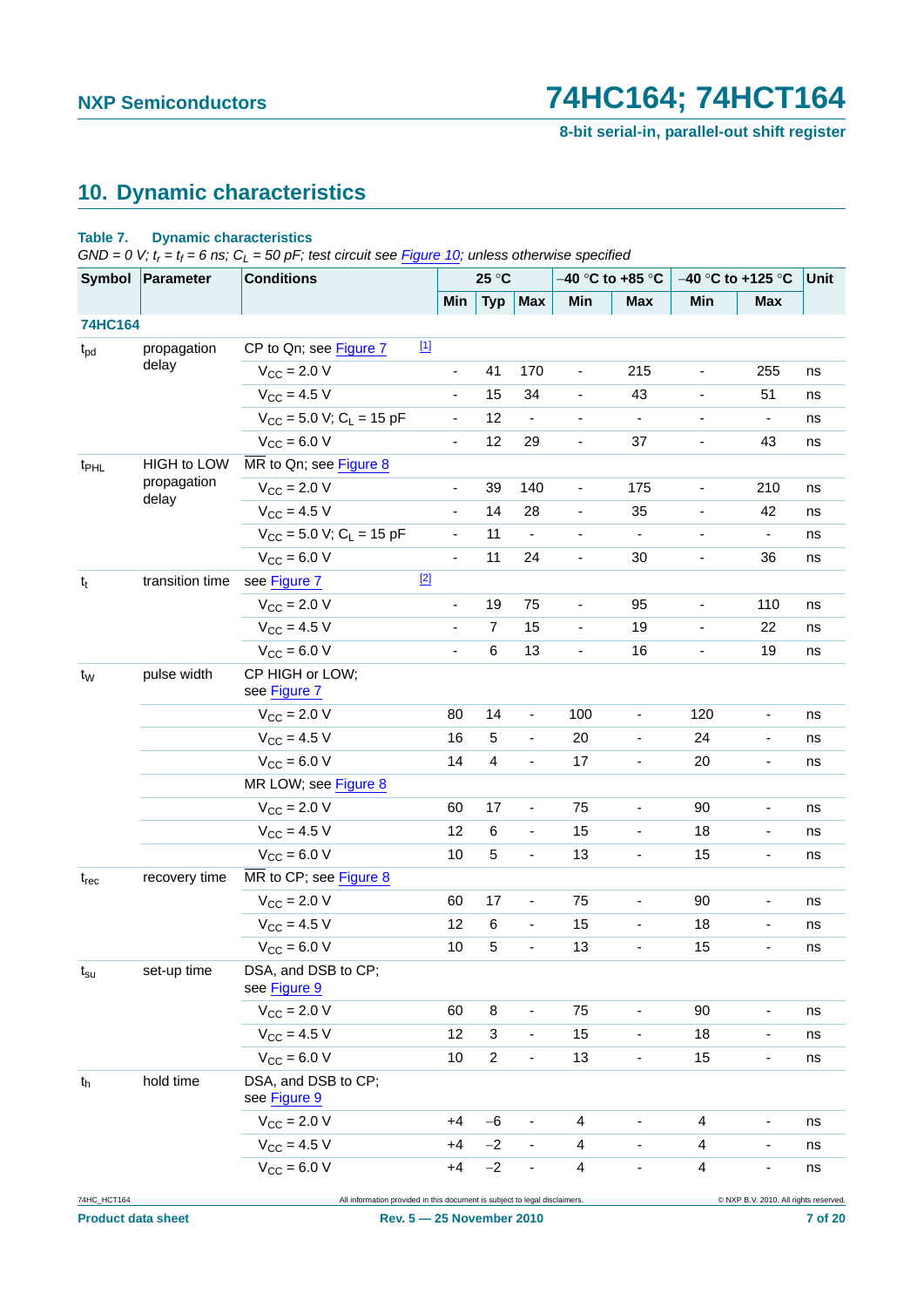**8-bit serial-in, parallel-out shift register**

| Symbol           | Parameter                           | <b>Conditions</b>                        |             |                          | 25 °C          |                          |                              | -40 °C to +85 °C         |                          | $-40$ °C to +125 °C          | <b>Unit</b> |
|------------------|-------------------------------------|------------------------------------------|-------------|--------------------------|----------------|--------------------------|------------------------------|--------------------------|--------------------------|------------------------------|-------------|
|                  |                                     |                                          |             | Min                      | <b>Typ</b>     | <b>Max</b>               | Min                          | <b>Max</b>               | Min                      | <b>Max</b>                   |             |
| $f_{\text{max}}$ | maximum                             | for Cp, see Figure 7                     |             |                          |                |                          |                              |                          |                          |                              |             |
|                  | frequency                           | $V_{\text{CC}}$ = 2.0 V                  |             | 6                        | 23             | $\blacksquare$           | 5                            | $\overline{\phantom{a}}$ | 4                        | ÷,                           | <b>MHz</b>  |
|                  |                                     | $V_{CC}$ = 4.5 V                         |             | 30                       | 71             | $\blacksquare$           | 24                           | $\blacksquare$           | 20                       | $\qquad \qquad \blacksquare$ | <b>MHz</b>  |
|                  |                                     | $V_{CC}$ = 5.0 V; C <sub>L</sub> = 15 pF |             | $\overline{\phantom{a}}$ | 78             | $\blacksquare$           | $\blacksquare$               |                          | $\blacksquare$           | $\blacksquare$               | <b>MHz</b>  |
|                  |                                     | $V_{CC}$ = 6.0 V                         |             | 35                       | 85             | ÷,                       | 28                           | $\overline{\phantom{a}}$ | 24                       | $\blacksquare$               | <b>MHz</b>  |
| $C_{PD}$         | power<br>dissipation<br>capacitance | per package;<br>$V_1$ = GND to $V_{CC}$  | $\boxed{3}$ | $\blacksquare$           | 40             | $\frac{1}{2}$            |                              |                          |                          | ÷,                           | pF          |
| <b>74HCT164</b>  |                                     |                                          |             |                          |                |                          |                              |                          |                          |                              |             |
| $t_{\text{pd}}$  | propagation                         | CP to Qn; see Figure 7                   | $[1]$       |                          |                |                          |                              |                          |                          |                              |             |
|                  | delay                               | $V_{CC}$ = 4.5 V                         |             | $\overline{a}$           | 17             | 36                       | ÷,                           | 45                       | ÷,                       | 54                           | ns          |
|                  |                                     | $V_{CC}$ = 5.0 V; C <sub>L</sub> = 15 pF |             | $\overline{\phantom{a}}$ | 14             | $\Box$                   |                              | $\overline{\phantom{a}}$ | $\overline{a}$           | ÷,                           | ns          |
| t <sub>PHL</sub> | <b>HIGH to LOW</b>                  | MR to Qn; see Figure 8                   |             |                          |                |                          |                              |                          |                          |                              |             |
|                  | propagation<br>delay                | $V_{CC}$ = 4.5 V                         |             | $\blacksquare$           | 19             | 38                       | $\blacksquare$               | 48                       | $\overline{\phantom{a}}$ | 57                           | ns          |
|                  |                                     | $V_{CC}$ = 5.0 V; C <sub>L</sub> = 15 pF |             | $\overline{\phantom{a}}$ | 16             | $\blacksquare$           | $\qquad \qquad \blacksquare$ | $\overline{\phantom{a}}$ | $\overline{\phantom{a}}$ | $\overline{\phantom{a}}$     | ns          |
| $t_{t}$          | transition time                     | see Figure 7                             | $[2]$       |                          |                |                          |                              |                          |                          |                              |             |
|                  |                                     | $V_{CC}$ = 4.5 V                         |             | $\blacksquare$           | $\overline{7}$ | 15                       | ÷,                           | 19                       | $\blacksquare$           | 22                           | ns          |
| t <sub>w</sub>   | pulse width                         | CP HIGH or LOW;<br>see Figure 7          |             |                          |                |                          |                              |                          |                          |                              |             |
|                  |                                     | $V_{CC}$ = 4.5 V                         |             | 18                       | $\overline{7}$ | ÷,                       | 23                           | $\blacksquare$           | 27                       | $\blacksquare$               | ns          |
|                  |                                     | MR LOW; see Figure 8                     |             |                          |                |                          |                              |                          |                          |                              |             |
|                  |                                     | $V_{\rm CC} = 4.5 V$                     |             | 18                       | 10             | ÷,                       | 23                           |                          | 27                       |                              | ns          |
| $t_{rec}$        | recovery time                       | MR to CP; see Figure 8                   |             |                          |                |                          |                              |                          |                          |                              |             |
|                  |                                     | $V_{CC}$ = 4.5 V                         |             | 16                       | $\overline{7}$ | $\overline{\phantom{a}}$ | 20                           | $\overline{\phantom{a}}$ | 24                       |                              | ns          |
| $t_{\rm su}$     | set-up time                         | DSA, and DSB to CP;<br>see Figure 9      |             |                          |                |                          |                              |                          |                          |                              |             |
|                  |                                     | $V_{CC}$ = 4.5 V                         |             | 12                       | 6              | $\overline{\phantom{a}}$ | 15                           | $\blacksquare$           | 18                       |                              | ns          |
| t <sub>h</sub>   | hold time                           | DSA, and DSB to CP;<br>see Figure 9      |             |                          |                |                          |                              |                          |                          |                              |             |
|                  |                                     | $V_{CC}$ = 4.5 V                         |             | $+4$                     | $-2$           | ÷,                       | 4                            | L,                       | 4                        |                              | ns          |
| $f_{\text{max}}$ | maximum                             | for Cp, see Figure 7                     |             |                          |                |                          |                              |                          |                          |                              |             |
|                  | frequency                           | $V_{CC}$ = 4.5 V                         |             | 27                       | 55             | $\blacksquare$           | 22                           | $\blacksquare$           | 18                       |                              | <b>MHz</b>  |
|                  |                                     | $V_{CC}$ = 5.0 V; C <sub>L</sub> = 15 pF |             | $\blacksquare$           | 61             | $\overline{\phantom{a}}$ |                              | ÷,                       | $\overline{\phantom{a}}$ | $\overline{a}$               | <b>MHz</b>  |

### **Table 7. Dynamic characteristics** *…continued*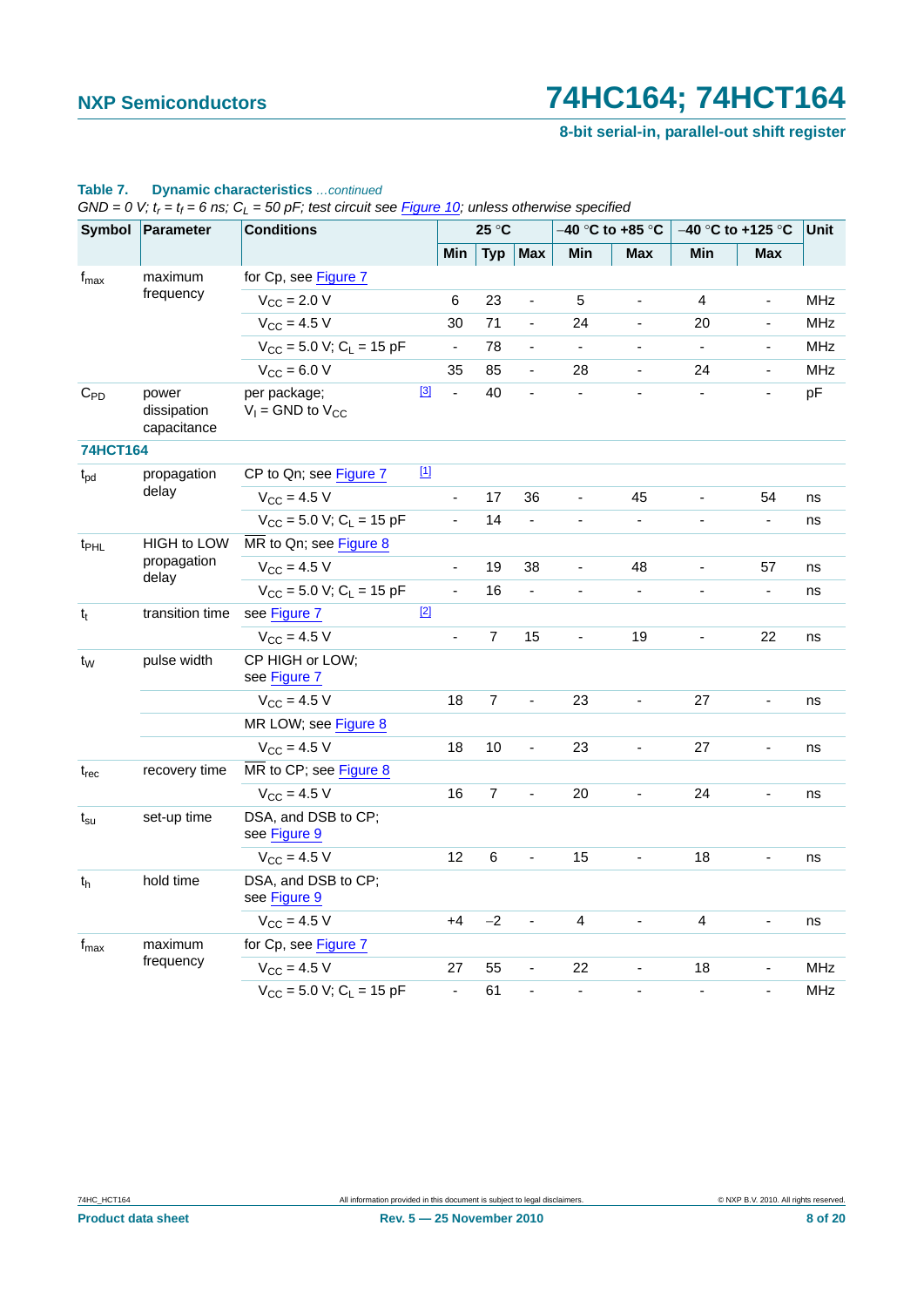### **8-bit serial-in, parallel-out shift register**

|          | Symbol Parameter<br><b>Conditions</b> |                                                 | $25^{\circ}$ C |     |     | $-40$ °C to +85 °C $\parallel$ |                          | $-40$ °C to +125 °C Unit |     |                          |    |
|----------|---------------------------------------|-------------------------------------------------|----------------|-----|-----|--------------------------------|--------------------------|--------------------------|-----|--------------------------|----|
|          |                                       |                                                 |                | Min | Typ | <b>Max</b>                     | Min                      | Max                      | Min | <b>Max</b>               |    |
| $C_{PD}$ | power<br>dissipation<br>capacitance   | per package;<br>$V_1$ = GND to $V_{CC}$ – 1.5 V | $[3]$          |     | 40  | $\blacksquare$                 | $\overline{\phantom{0}}$ | $\overline{\phantom{a}}$ |     | $\overline{\phantom{0}}$ | рF |

## **Table 7. Dynamic characteristics** *…continued*

*GND* = 0 V;  $t_r$  =  $t_f$  = 6 ns;  $C_L$  = 50 pF; test circuit see **Figure 10**; unless otherwise specified

<span id="page-8-1"></span>[1]  $t_{\text{pd}}$  is the same as  $t_{\text{PHL}}$  and  $t_{\text{PLH}}$ .

<span id="page-8-2"></span>[2]  $t_t$  is the same as  $t_{THL}$  and  $t_{TLH}$ .

<span id="page-8-3"></span>[3] C<sub>PD</sub> is used to determine the dynamic power dissipation ( $P_D$  in  $\mu$ W):

 $P_D = C_{PD} \times V_{CC}^2 \times f_i \times N + \sum (C_L \times V_{CC}^2 \times f_0)$  where:

 $f_i$  = input frequency in MHz;

 $f_0$  = output frequency in MHz;

 $C_L$  = output load capacitance in pF;

 $V_{CC}$  = supply voltage in V;

 $N =$  number of inputs switching;

 $\Sigma$  (C<sub>L</sub>  $\times$  V<sub>CC</sub><sup>2</sup>  $\times$  f<sub>o</sub>) = sum of outputs.



(1) Measurement points are given in [Table 8.](#page-8-4) V<sub>OL</sub> and V<sub>OH</sub> are typical voltage output levels that occur with the output load.

<span id="page-8-0"></span>**Fig 7. Waveforms showing the clock (CP) to output (Qn) propagation delays, the clock pulse width, the output transition times and the maximum clock frequency**

### <span id="page-8-4"></span>**Table 8. Measurement points**

| <b>Type</b> | Input       | <b>Output</b> |             |             |
|-------------|-------------|---------------|-------------|-------------|
|             | $V_{M}$     | $V_{M}$       | $V_{\rm X}$ | 'Vv         |
| 74HC164     | $0.5V_{CC}$ | $0.5V_{CC}$   | $0.1V_{CC}$ | $0.9V_{CC}$ |
| 74HCT164    | 1.3V        | 1.3V          | $0.1V_{CC}$ | $0.9V_{CC}$ |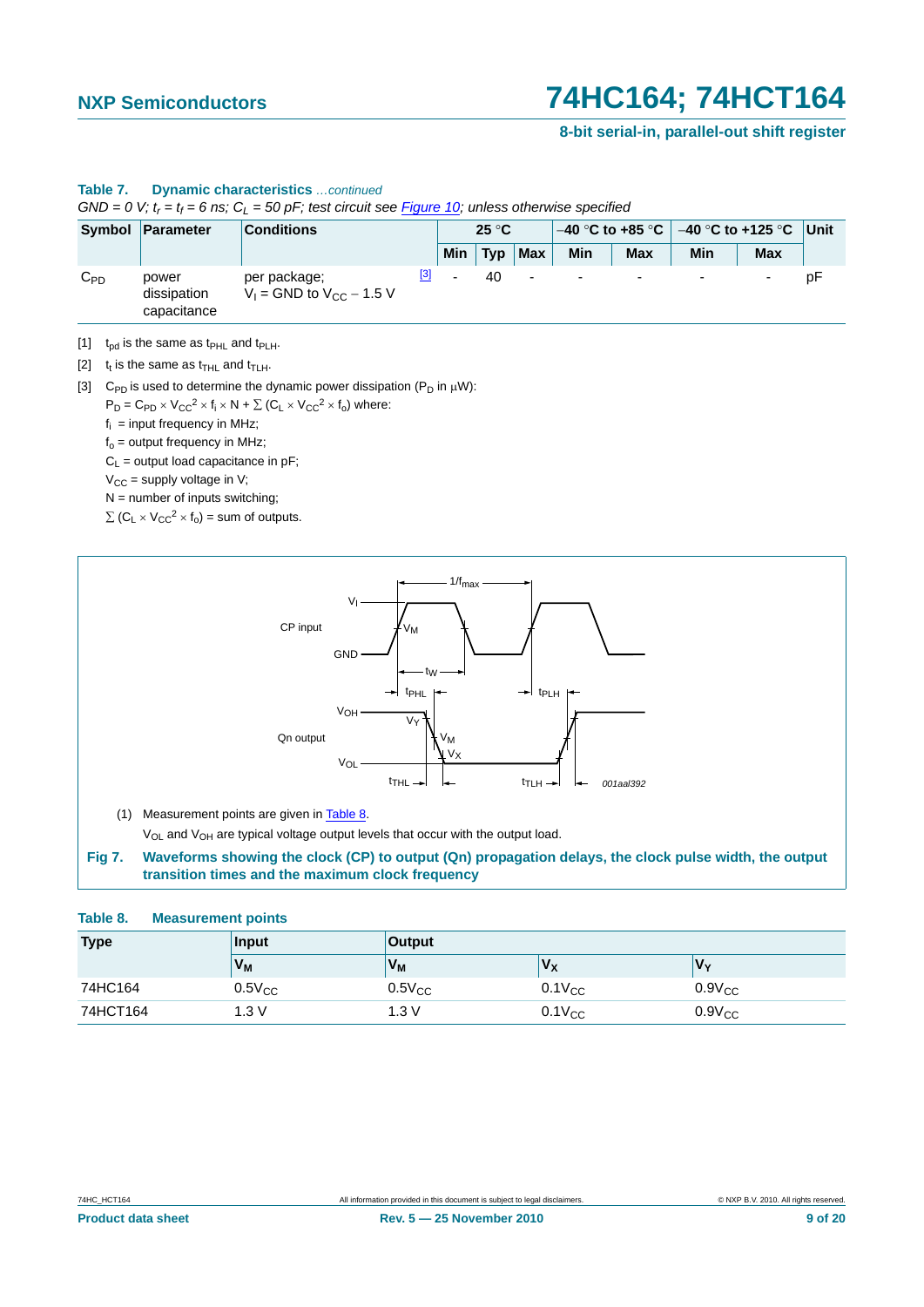**8-bit serial-in, parallel-out shift register**



<span id="page-9-0"></span>



<span id="page-9-1"></span>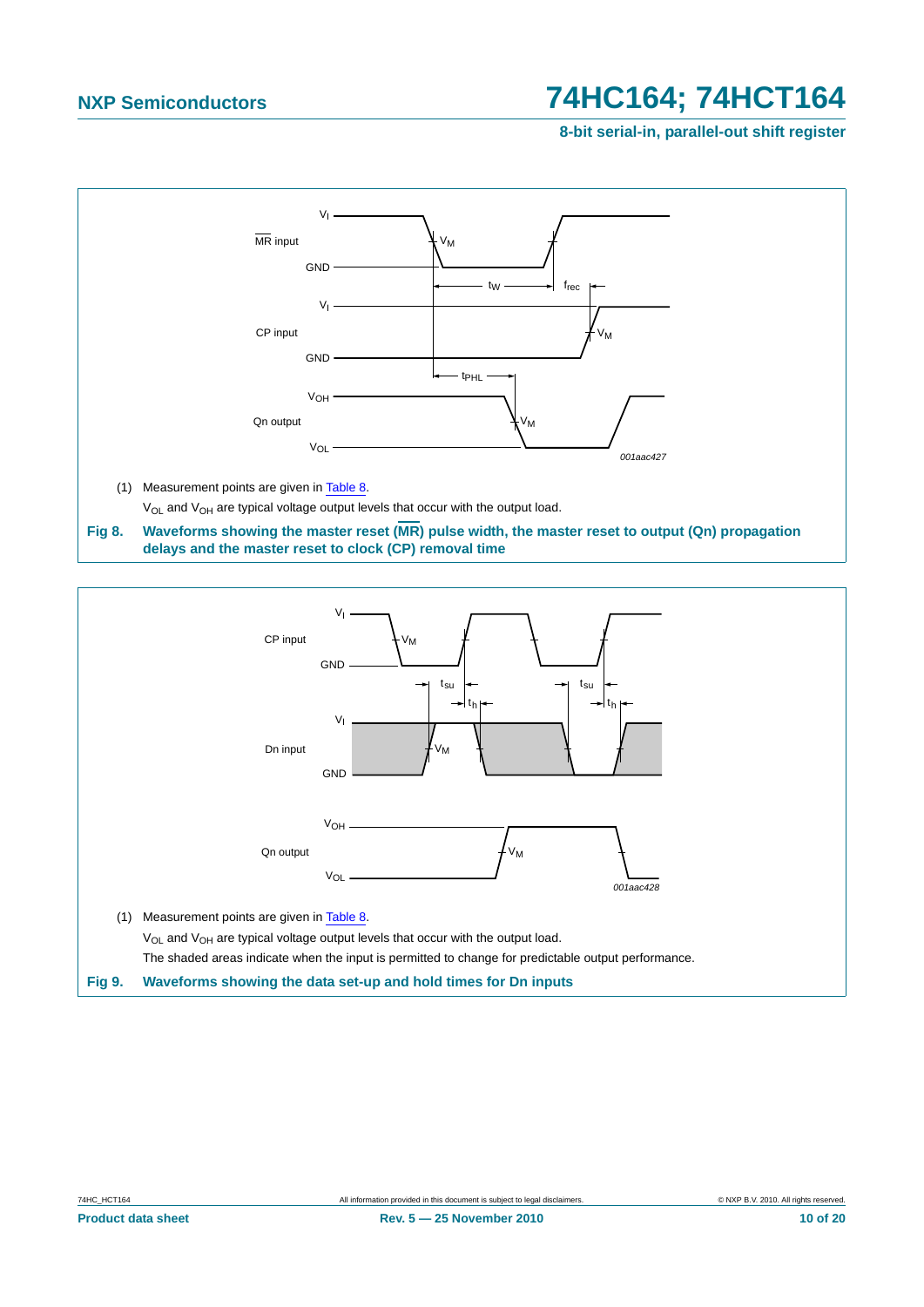**8-bit serial-in, parallel-out shift register**



### <span id="page-10-1"></span><span id="page-10-0"></span>**Table 9. Test data**

| <b>Type</b> | <b>Input</b> |            | Load         | Test                                |
|-------------|--------------|------------|--------------|-------------------------------------|
|             |              | $t_r, t_f$ | ◡            |                                     |
| 74HC164     | $V_{\rm CC}$ | $6.0$ ns   | 15 pF, 50 pF | t <sub>PLH</sub> , t <sub>PHL</sub> |
| 74HCT164    | 3.0V         | $6.0$ ns   | 15 pF, 50 pF | t <sub>PLH</sub> , t <sub>PHL</sub> |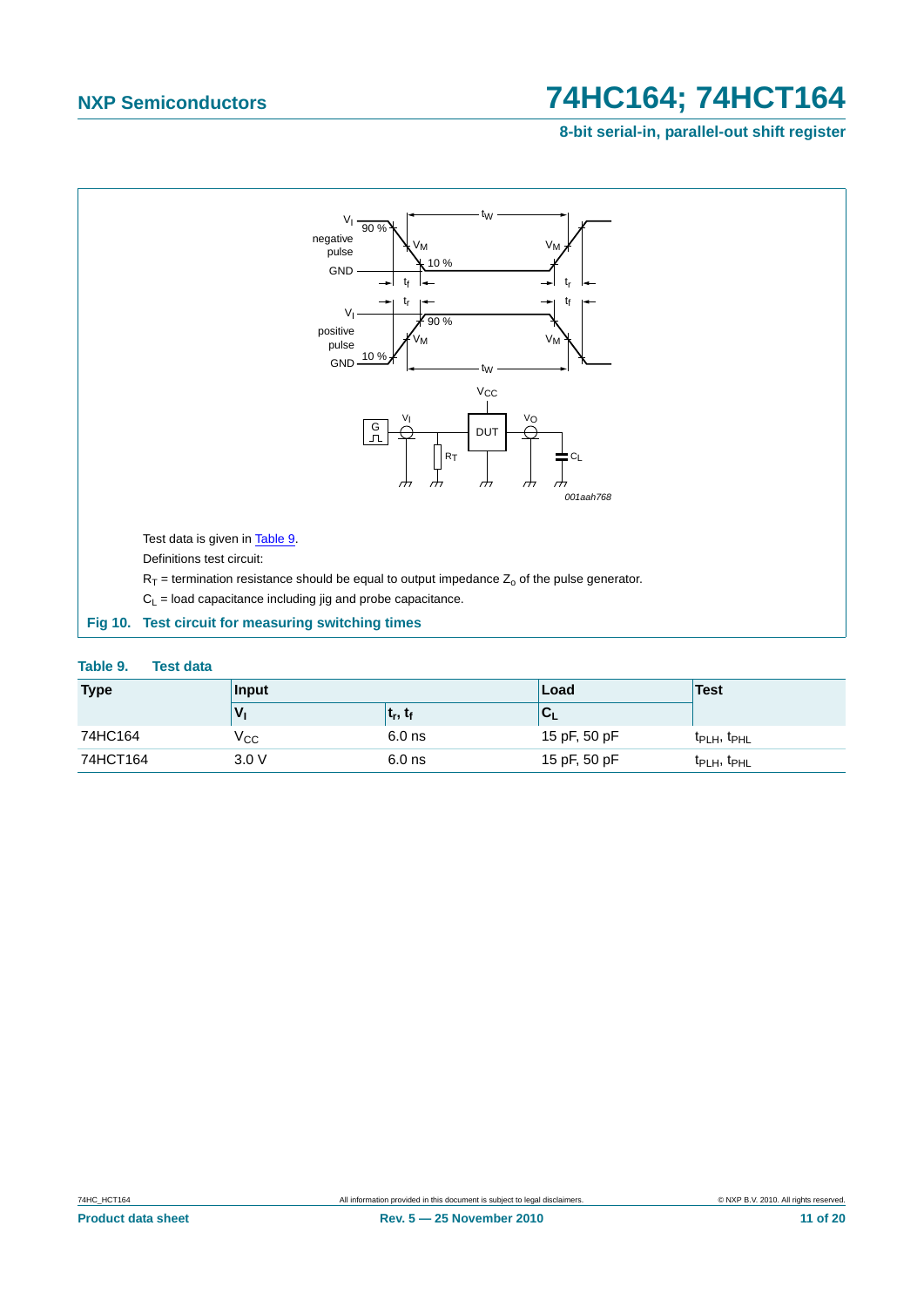**8-bit serial-in, parallel-out shift register**

## <span id="page-11-0"></span>**11. Package outline**



## **Fig 11. Package outline SOT27-1 (DIP14)**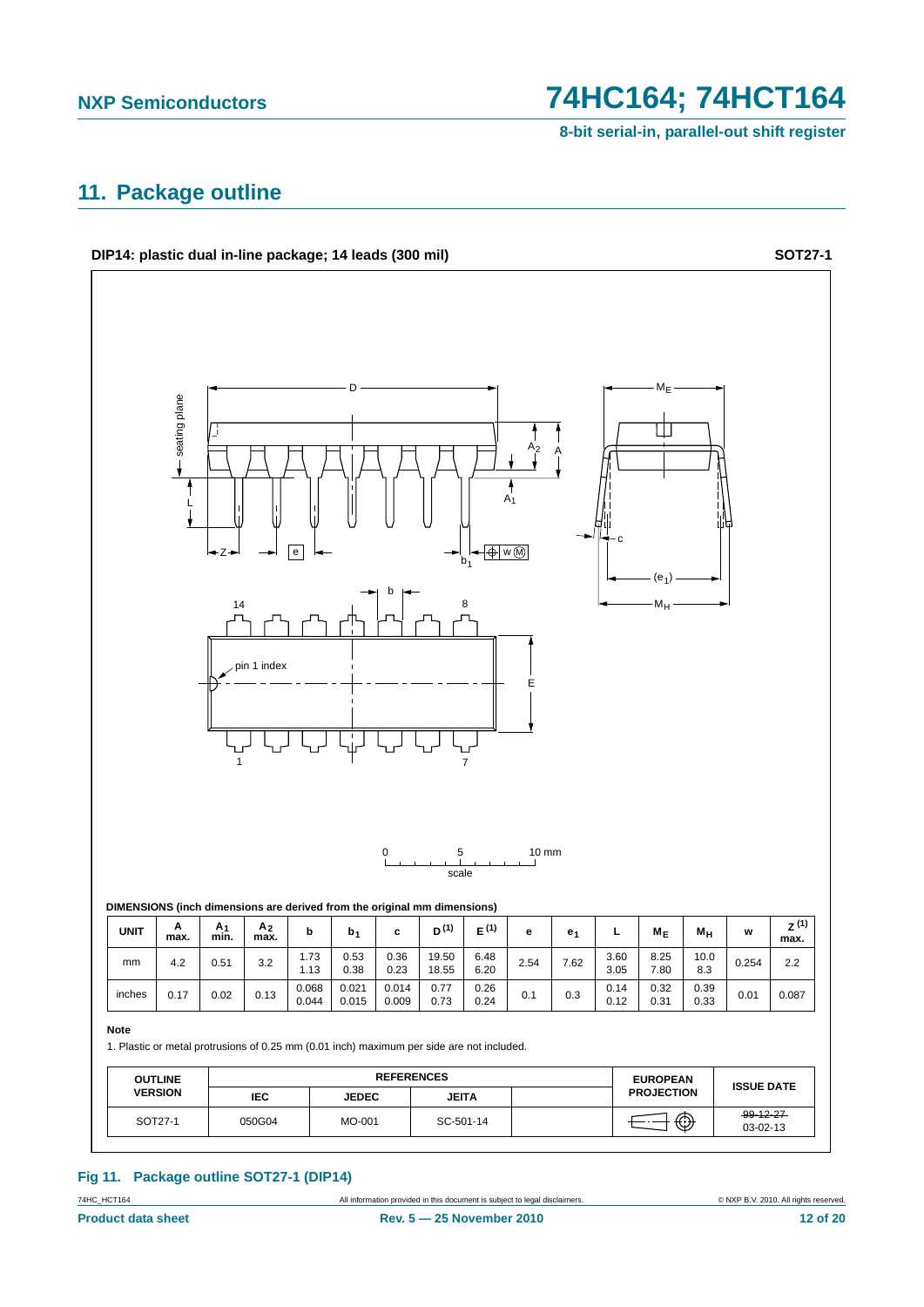**8-bit serial-in, parallel-out shift register**



### **Fig 12. Package outline SOT108-1 (SO14)**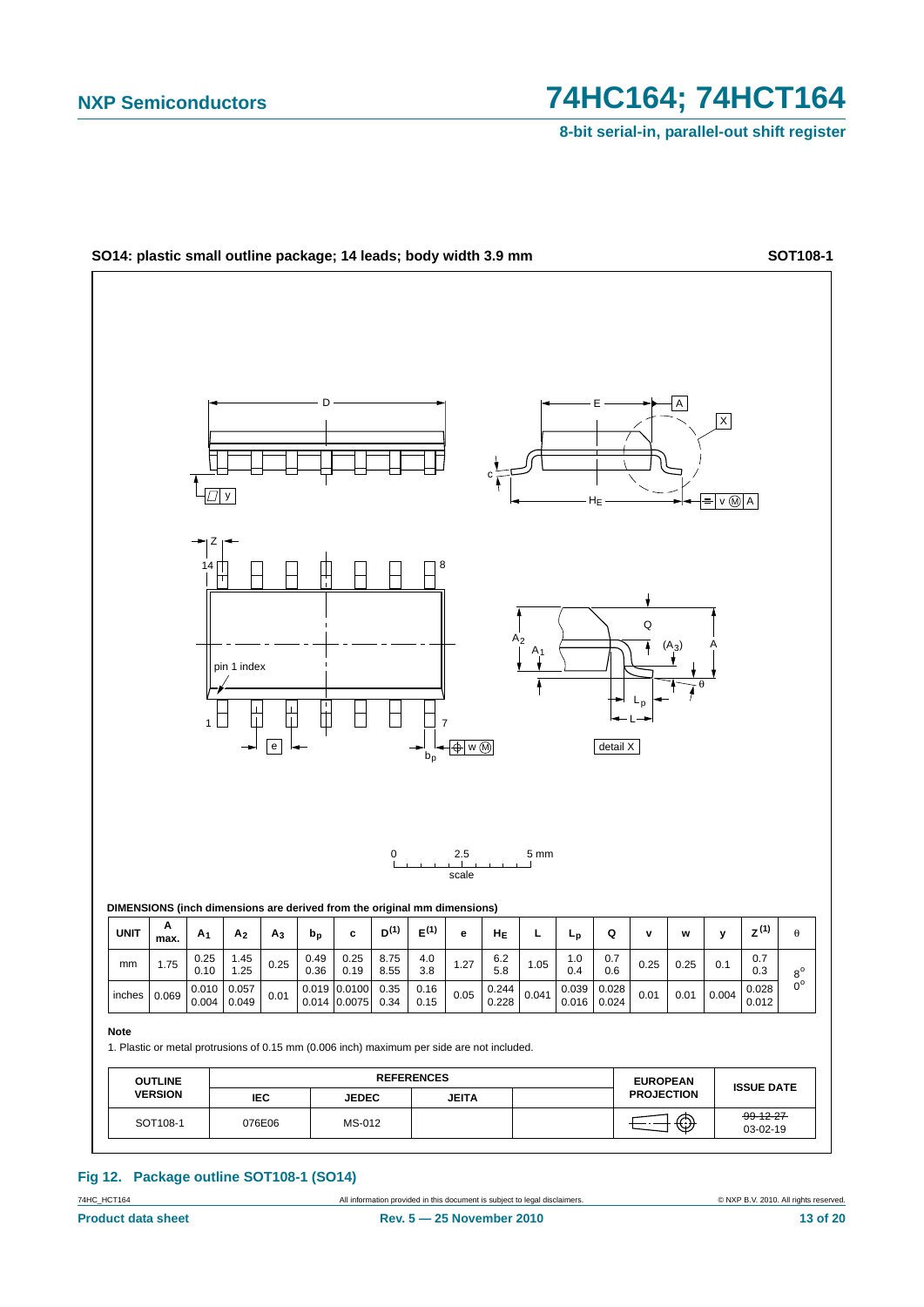**8-bit serial-in, parallel-out shift register**



**Fig 13. Package outline SOT337-1 (SSOP14)**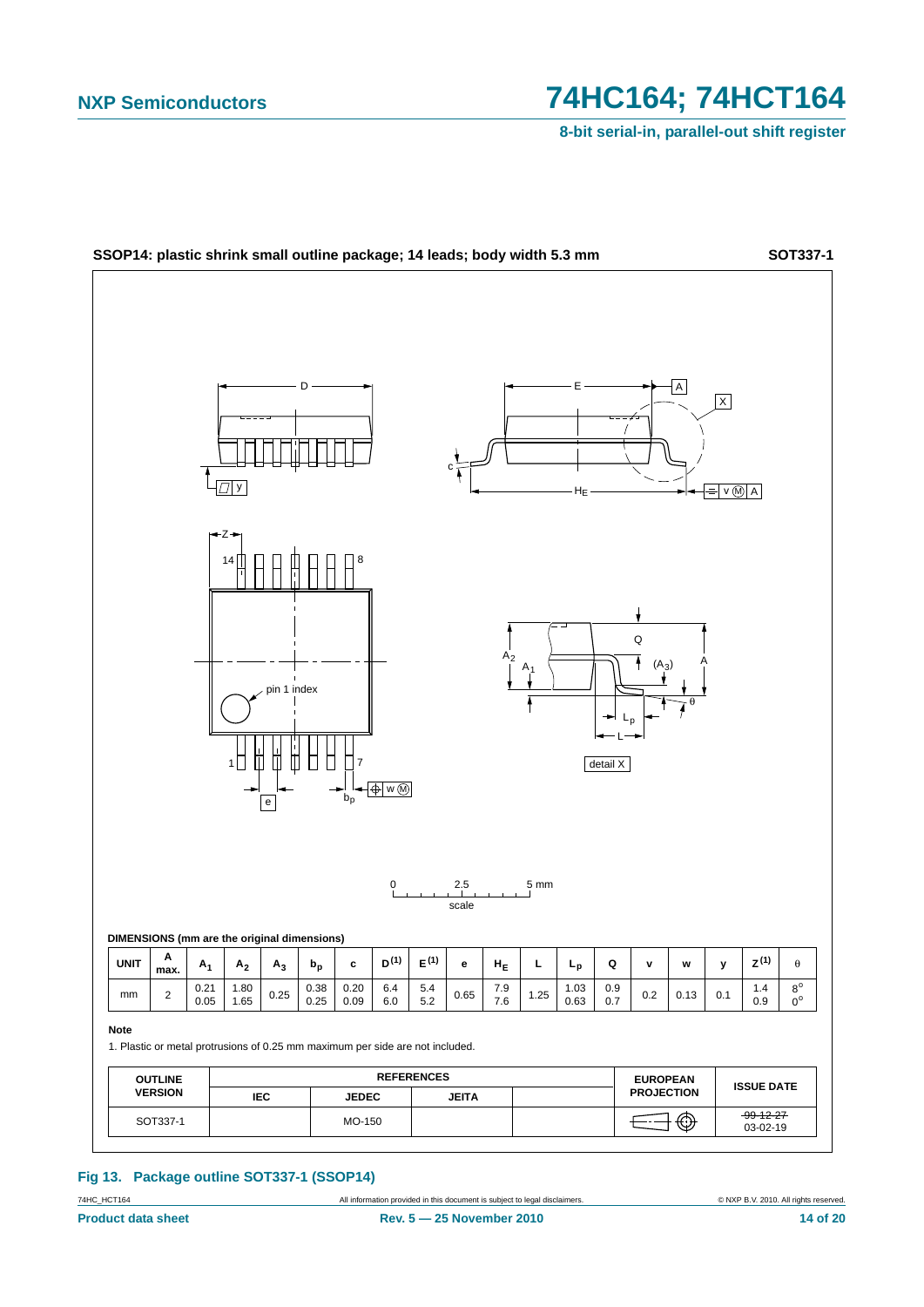**8-bit serial-in, parallel-out shift register**



### **Fig 14. Package outline SOT402-1 (TSSOP14)**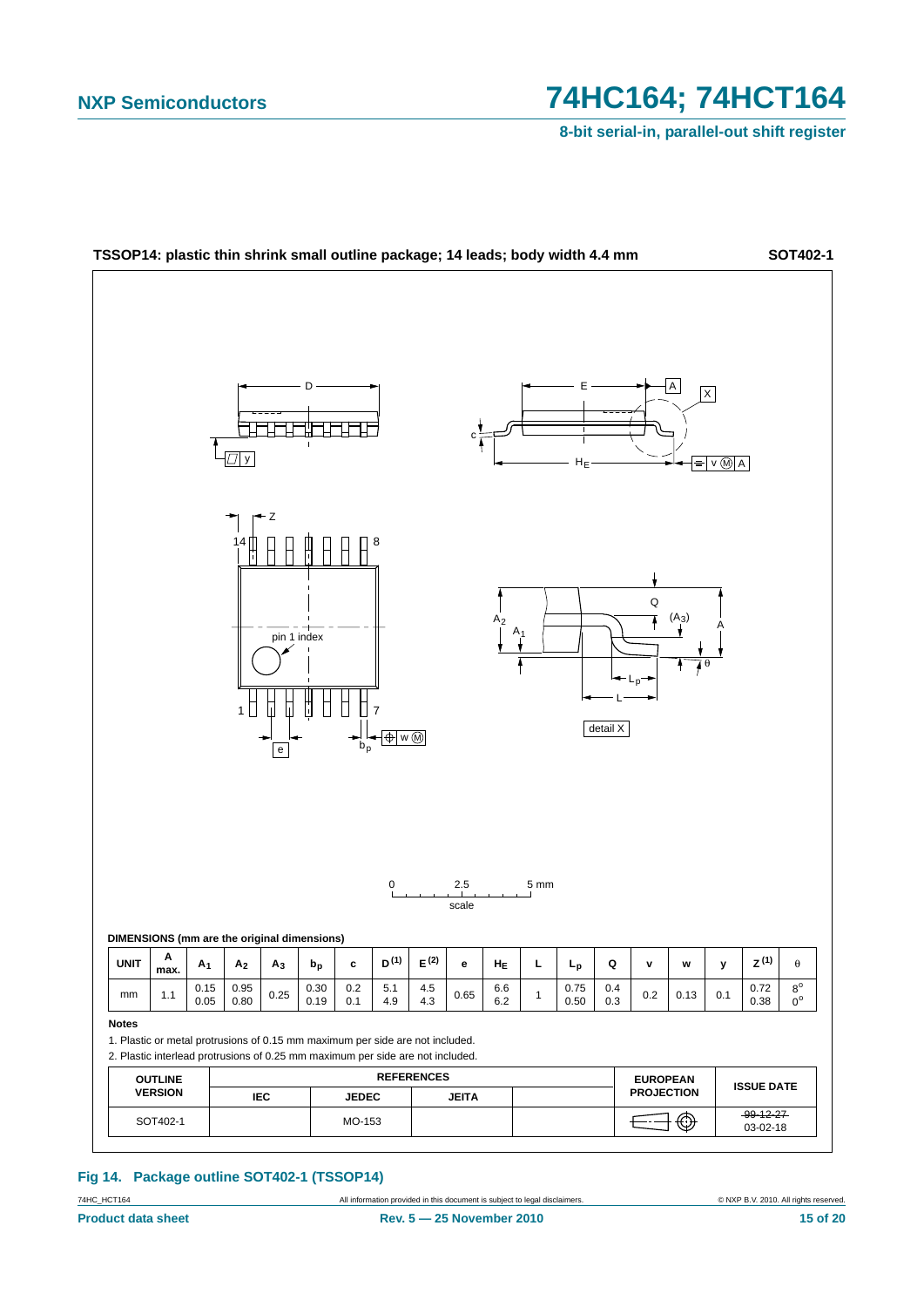**8-bit serial-in, parallel-out shift register**



### **SOT762-1 DHVQFN14: plastic dual in-line compatible thermal enhanced very thin quad flat package; no leads; 14 terminals; body 2.5 x 3 x 0.85 mm**

**Fig 15. Package outline SOT762-1 (DHVQFN14)**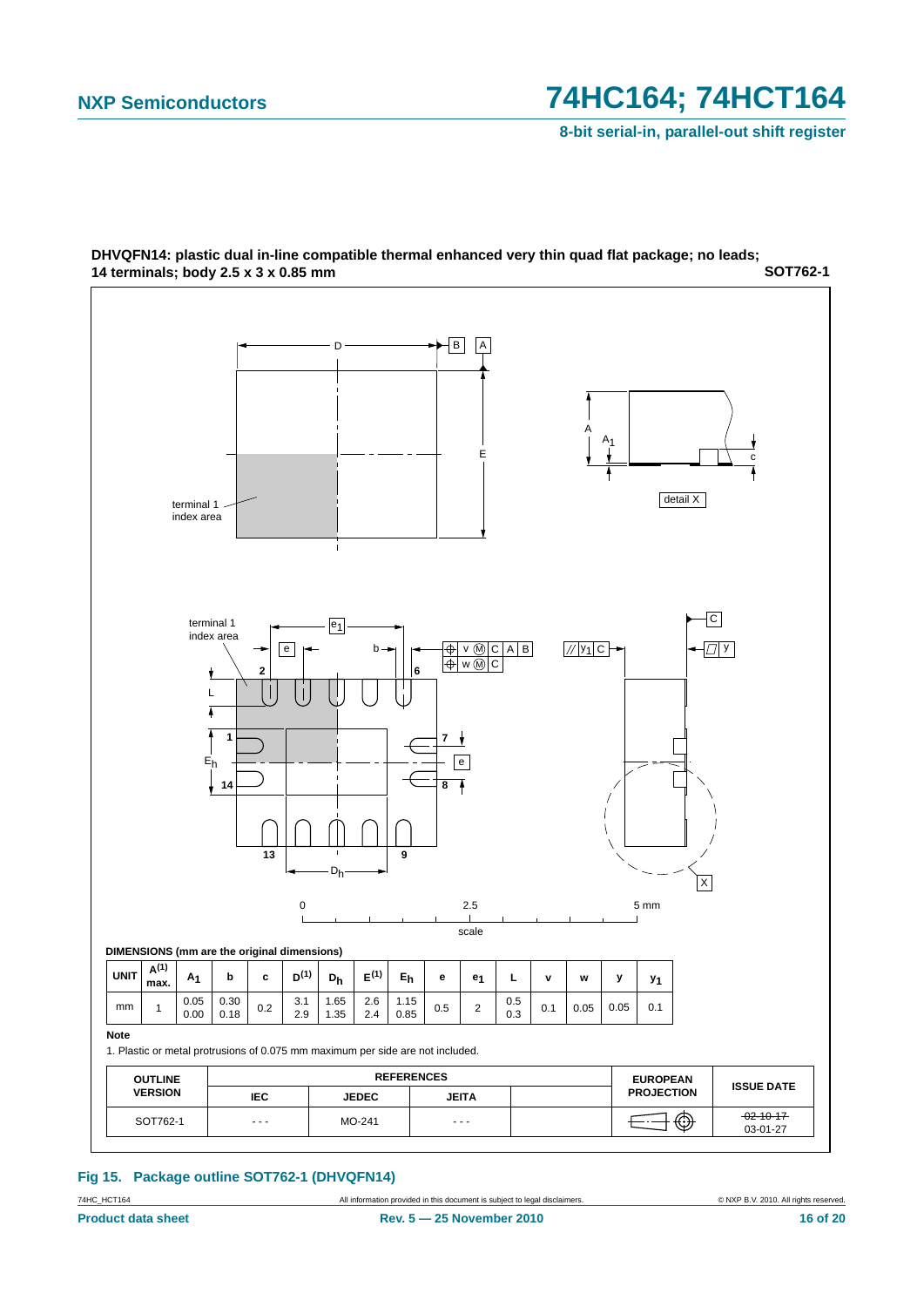

**8-bit serial-in, parallel-out shift register**

# <span id="page-16-0"></span>**12. Abbreviations**

| Table 10.    | <b>Abbreviations</b>                           |
|--------------|------------------------------------------------|
| Acronym      | <b>Description</b>                             |
| <b>CMOS</b>  | Complementary Metal-Oxide Semiconductor        |
| <b>DUT</b>   | Device Under Test                              |
| <b>ESD</b>   | ElectroStatic Discharge                        |
| <b>HBM</b>   | Human Body Model                               |
| <b>LSTTL</b> | Low-power Schottky Transistor-Transistor Logic |
| МM           | Machine Model                                  |
| <b>TTL</b>   | Transistor-Transistor Logic                    |
|              |                                                |

# <span id="page-16-1"></span>**13. Revision history**

## **Table 11. Revision history**

| Document ID         | Release date | Data sheet status                       | <b>Change notice</b>     | <b>Supersedes</b>        |
|---------------------|--------------|-----------------------------------------|--------------------------|--------------------------|
| 74HC HCT164 v.5     | 20101125     | Product data sheet                      | $\overline{\phantom{a}}$ | 74HC HCT164 v.4          |
| Modifications:      |              | • Figure note [1] of Figure 6: changed. |                          |                          |
| 74HC HCT164 v.4     | 20100202     | Product data sheet                      | $\overline{\phantom{0}}$ | 74HC HCT164 v.3          |
| 74HC HCT164 v.3     | 20050404     | Product data sheet                      | $\overline{\phantom{0}}$ | 74HC HCT164 CNV v.2      |
| 74HC HCT164 CNV v.2 | 19901201     | Product specification                   | $\overline{\phantom{0}}$ | $\overline{\phantom{0}}$ |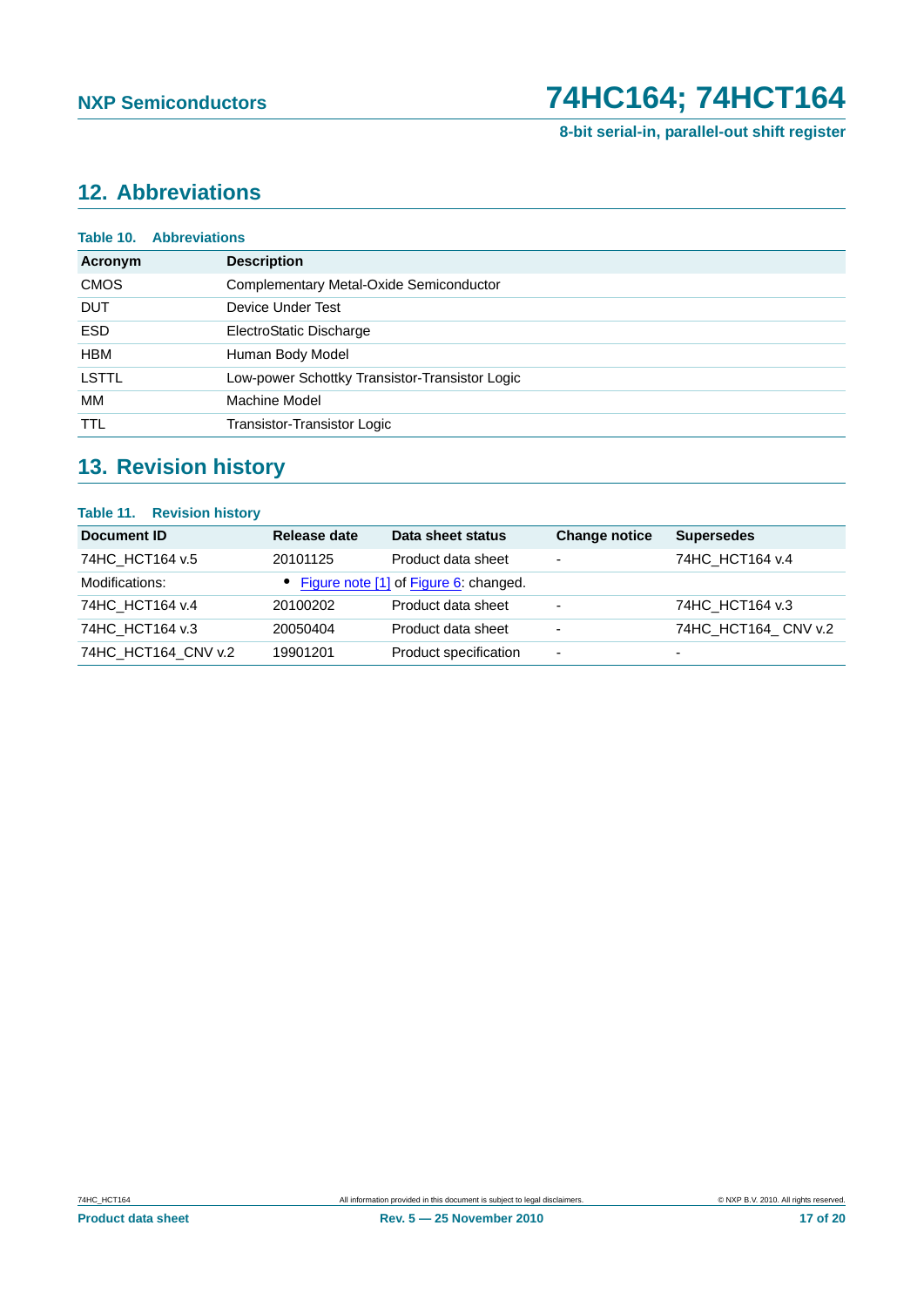**8-bit serial-in, parallel-out shift register**

## <span id="page-17-0"></span>**14. Legal information**

## <span id="page-17-1"></span>**14.1 Data sheet status**

| Document status[1][2]          | <b>Product status</b> <sup>[3]</sup> | <b>Definition</b>                                                                     |
|--------------------------------|--------------------------------------|---------------------------------------------------------------------------------------|
| Objective [short] data sheet   | Development                          | This document contains data from the objective specification for product development. |
| Preliminary [short] data sheet | Qualification                        | This document contains data from the preliminary specification.                       |
| Product [short] data sheet     | Production                           | This document contains the product specification.                                     |

[1] Please consult the most recently issued document before initiating or completing a design.

[2] The term 'short data sheet' is explained in section "Definitions".

[3] The product status of device(s) described in this document may have changed since this document was published and may differ in case of multiple devices. The latest product status<br>information is available on the Intern

## <span id="page-17-2"></span>**14.2 Definitions**

**Draft —** The document is a draft version only. The content is still under internal review and subject to formal approval, which may result in modifications or additions. NXP Semiconductors does not give any representations or warranties as to the accuracy or completeness of information included herein and shall have no liability for the consequences of use of such information.

**Short data sheet —** A short data sheet is an extract from a full data sheet with the same product type number(s) and title. A short data sheet is intended for quick reference only and should not be relied upon to contain detailed and full information. For detailed and full information see the relevant full data sheet, which is available on request via the local NXP Semiconductors sales office. In case of any inconsistency or conflict with the short data sheet, the full data sheet shall prevail.

**Product specification —** The information and data provided in a Product data sheet shall define the specification of the product as agreed between NXP Semiconductors and its customer, unless NXP Semiconductors and customer have explicitly agreed otherwise in writing. In no event however, shall an agreement be valid in which the NXP Semiconductors product is deemed to offer functions and qualities beyond those described in the Product data sheet.

## <span id="page-17-3"></span>**14.3 Disclaimers**

**Limited warranty and liability —** Information in this document is believed to be accurate and reliable. However, NXP Semiconductors does not give any representations or warranties, expressed or implied, as to the accuracy or completeness of such information and shall have no liability for the consequences of use of such information.

In no event shall NXP Semiconductors be liable for any indirect, incidental, punitive, special or consequential damages (including - without limitation - lost profits, lost savings, business interruption, costs related to the removal or replacement of any products or rework charges) whether or not such damages are based on tort (including negligence), warranty, breach of contract or any other legal theory.

Notwithstanding any damages that customer might incur for any reason whatsoever, NXP Semiconductors' aggregate and cumulative liability towards customer for the products described herein shall be limited in accordance with the *Terms and conditions of commercial sale* of NXP Semiconductors.

**Right to make changes —** NXP Semiconductors reserves the right to make changes to information published in this document, including without limitation specifications and product descriptions, at any time and without notice. This document supersedes and replaces all information supplied prior to the publication hereof.

**Suitability for use in automotive applications —** This NXP Semiconductors product has been qualified for use in automotive applications. The product is not designed, authorized or warranted to be suitable for use in medical, military, aircraft, space or life support equipment nor in applications where failure or malfunction of an NXP Semiconductors product can reasonably be expected to result in personal injury, death or severe property or environmental damage. NXP Semiconductors accepts no liability for inclusion and/or use of NXP Semiconductors products in such equipment or applications and therefore such inclusion and/or use is at the customer's own risk.

**Applications —** Applications that are described herein for any of these products are for illustrative purposes only. NXP Semiconductors makes no representation or warranty that such applications will be suitable for the specified use without further testing or modification.

Customers are responsible for the design and operation of their applications and products using NXP Semiconductors products, and NXP Semiconductors accepts no liability for any assistance with applications or customer product design. It is customer's sole responsibility to determine whether the NXP Semiconductors product is suitable and fit for the customer's applications and products planned, as well as for the planned application and use of customer's third party customer(s). Customers should provide appropriate design and operating safeguards to minimize the risks associated with their applications and products.

NXP Semiconductors does not accept any liability related to any default, damage, costs or problem which is based on any weakness or default in the customer's applications or products, or the application or use by customer's third party customer(s). Customer is responsible for doing all necessary testing for the customer's applications and products using NXP Semiconductors products in order to avoid a default of the applications and the products or of the application or use by customer's third party customer(s). NXP does not accept any liability in this respect.

**Limiting values —** Stress above one or more limiting values (as defined in the Absolute Maximum Ratings System of IEC 60134) will cause permanent damage to the device. Limiting values are stress ratings only and (proper) operation of the device at these or any other conditions above those given in the Recommended operating conditions section (if present) or the Characteristics sections of this document is not warranted. Constant or repeated exposure to limiting values will permanently and irreversibly affect the quality and reliability of the device.

**Terms and conditions of commercial sale —** NXP Semiconductors products are sold subject to the general terms and conditions of commercial sale, as published at http://www.nxp.com/profile/terms, unless otherwise agreed in a valid written individual agreement. In case an individual agreement is concluded only the terms and conditions of the respective agreement shall apply. NXP Semiconductors hereby expressly objects to applying the customer's general terms and conditions with regard to the purchase of NXP Semiconductors products by customer.

**No offer to sell or license —** Nothing in this document may be interpreted or construed as an offer to sell products that is open for acceptance or the grant, conveyance or implication of any license under any copyrights, patents or other industrial or intellectual property rights.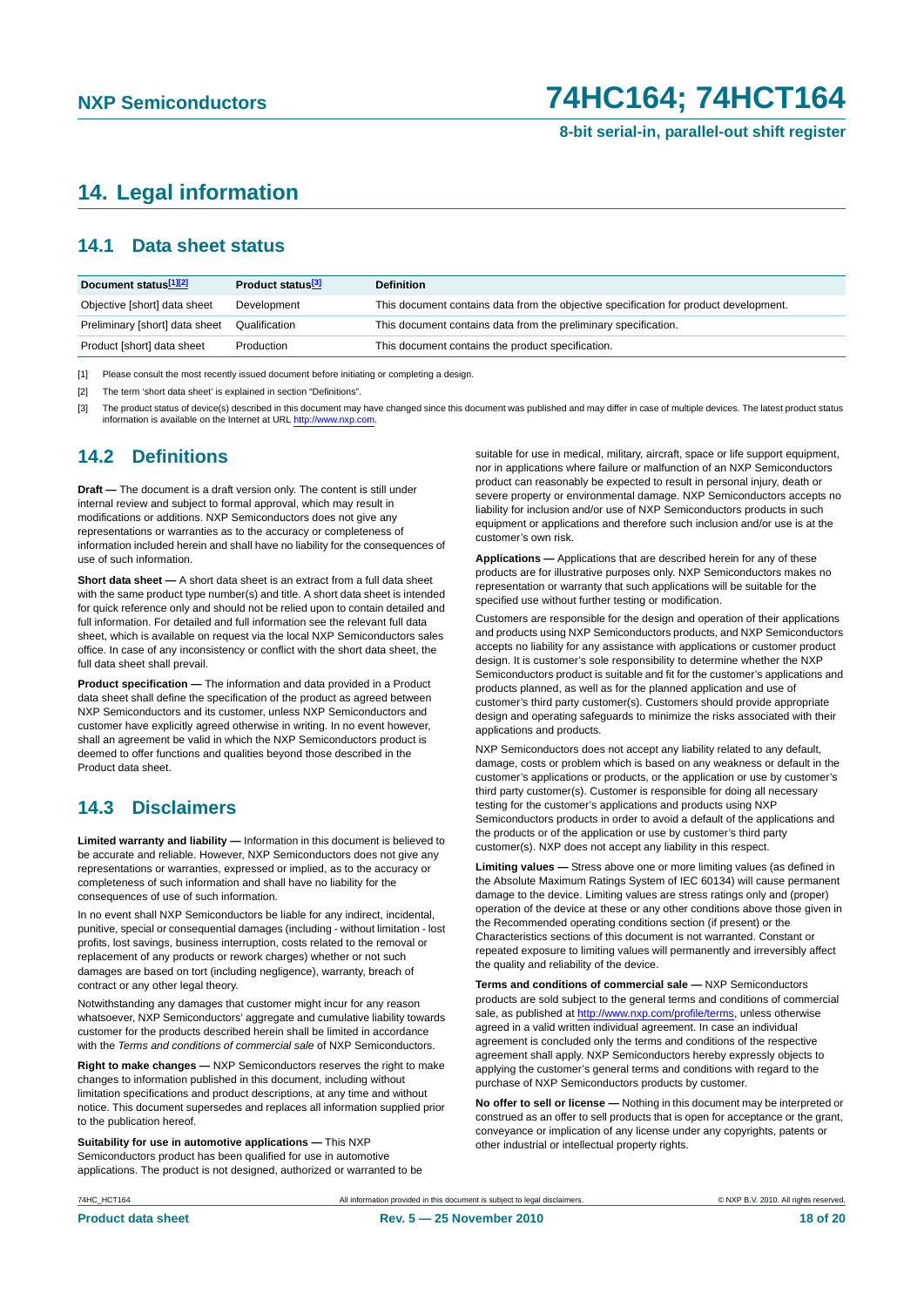### **8-bit serial-in, parallel-out shift register**

**Export control —** This document as well as the item(s) described herein may be subject to export control regulations. Export might require a prior authorization from national authorities.

## <span id="page-18-0"></span>**14.4 Trademarks**

Notice: All referenced brands, product names, service names and trademarks are the property of their respective owners.

# <span id="page-18-1"></span>**15. Contact information**

For more information, please visit: **http://www.nxp.com**

For sales office addresses, please send an email to: **salesaddresses@nxp.com**